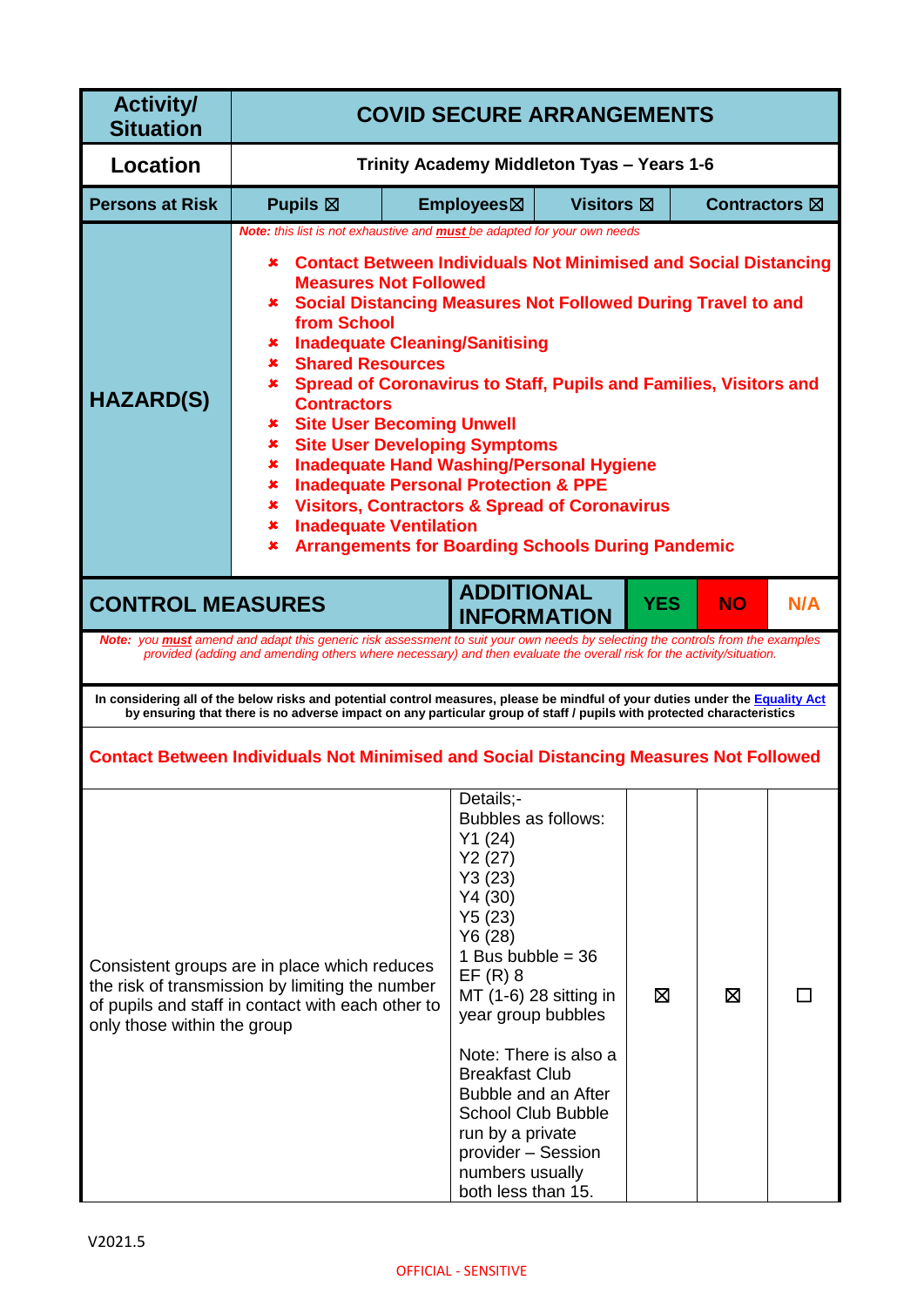| The school keeps a record of pupils and staff in<br>each group, and any close contact that takes<br>places between children and staff in different<br>groups                                                                                                                                                                                        | Timetables are in<br>place. Any close<br>contact outside of<br>bubbles will be<br>reported by teachers<br>and logged by the<br>Head of School.<br>This should be a<br>proportionate<br>recording process.<br>Schools do not need<br>to ask pupils to<br>record everyone<br>they have spent time<br>with each day or ask<br>staff to keep<br>definitive records in<br>a way that is overly<br>burdensome                                                                                            | ⊠            | П              |   |
|-----------------------------------------------------------------------------------------------------------------------------------------------------------------------------------------------------------------------------------------------------------------------------------------------------------------------------------------------------|----------------------------------------------------------------------------------------------------------------------------------------------------------------------------------------------------------------------------------------------------------------------------------------------------------------------------------------------------------------------------------------------------------------------------------------------------------------------------------------------------|--------------|----------------|---|
| Distinct groups or 'bubbles' that do not mix are<br>maintained which makes it quicker and easier<br>in the event of a positive case to identify those<br>who may need to self-isolate and to keep that<br>number as small as possible                                                                                                               | As above, there are<br>6 bubbles, plus the<br>before and after<br>school club                                                                                                                                                                                                                                                                                                                                                                                                                      | ⊠            |                |   |
| Primary schools may be able to implement<br>groups that are the size of a full class. If that<br>can be achieved, it is recommended, as this<br>will help to reduce the number of people who<br>could be asked to isolate should someone in<br>the group become ill with coronavirus (COVID-<br>19).                                                | Circumstances need<br>to be assessed and<br>if class-sized groups<br>are not compatible<br>with offering a full<br>range of subjects or<br>managing the<br>practical logistics<br>within and around<br>school, you can look<br>to implement year<br>group sized<br>'bubbles'<br>Whilst children will<br>spend the majority of<br>time in their class<br>bubble, we will have<br>2 groups: Y1&2,<br>Y3&4 and Y5&6<br>consistently eating<br>lunch at the same<br>time at either end of<br>the hall. | ⊠            |                |   |
| In the younger years in Secondary Schools<br>(key stage 3), schools may be able to<br>implement groups that are the size of a full<br>class. If that can be achieved, it is<br>recommended, as this will help to reduce the<br>number of people who could be asked to<br>isolate should someone in group become ill<br>with coronavirus (COVID-19). |                                                                                                                                                                                                                                                                                                                                                                                                                                                                                                    | $\mathsf{L}$ | $\blacksquare$ | ⊠ |
| In Secondary Schools, and certainly in the<br>older age groups at key stage 4 and key stage                                                                                                                                                                                                                                                         |                                                                                                                                                                                                                                                                                                                                                                                                                                                                                                    | $\Box$       | $\blacksquare$ | ⊠ |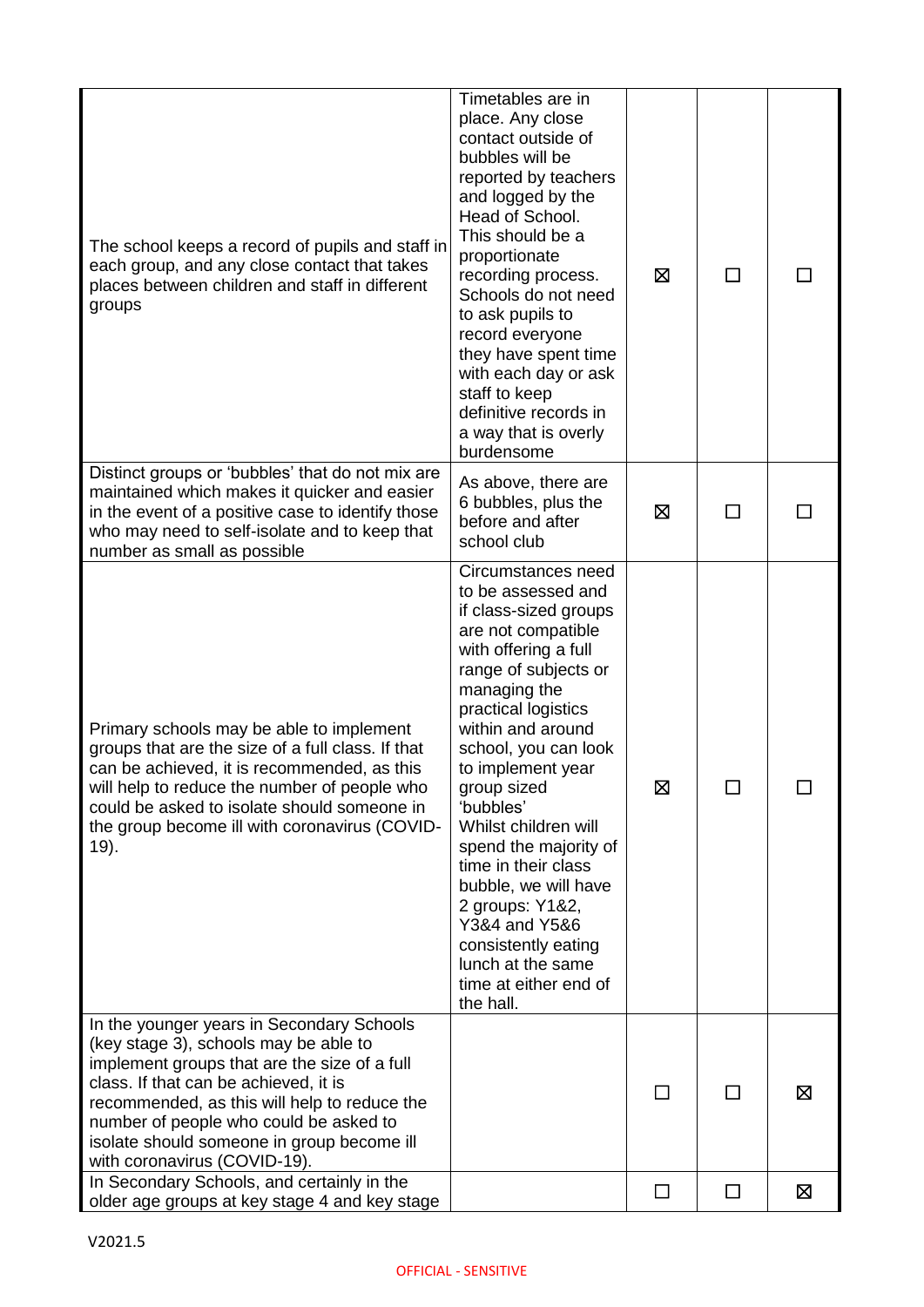| 5, the groups are likely to need to be the size<br>of a year group to enable schools to deliver the<br>full range of curriculum subjects and students<br>to receive specialist teaching. If this can be<br>achieved with small groups, they are<br>recommended |                                                                                                                                                                                                                                                                           |   |              |  |
|----------------------------------------------------------------------------------------------------------------------------------------------------------------------------------------------------------------------------------------------------------------|---------------------------------------------------------------------------------------------------------------------------------------------------------------------------------------------------------------------------------------------------------------------------|---|--------------|--|
| Whatever the size of the group, they are kept<br>apart from other groups and older children are<br>encouraged to keep their distance within their<br>groups                                                                                                    | Staff will ensure<br>older children social<br>distance and front<br>facing desks have<br>been set up to<br>facilitate this in Yrs<br>2-6. Bubbles will<br>keep apart but it is<br>accepted that this is<br>difficult within Y1.                                           | ⊠ |              |  |
| Schools with the capability to do it should take<br>steps to limit interaction, and the sharing of<br>rooms and social spaces between groups as<br>much as possible                                                                                            | Each bubble has<br>their own allocated<br>room, outdoor space<br>and hall time for<br>lunch.                                                                                                                                                                              | ⊠ |              |  |
| It is recognised that younger children will not<br>be able to maintain social distancing, and it is<br>acceptable for them not to distance within their<br>group                                                                                               | Y1 aware                                                                                                                                                                                                                                                                  | ⊠ | $\mathbf{I}$ |  |
| Schools keep children in their class groups for<br>the majority of the classroom time, but also<br>allow mixing into wider groups for specialist<br>teaching, wraparound care and transport                                                                    | 1 Bus bubble = $36$<br>$EF(R)$ 8<br>MT (1-6) 28 sitting in<br>year group bubbles<br>Note: There is also a<br><b>Breakfast Club</b><br>Bubble and an After<br><b>School Club Bubble</b><br>run by a private<br>provider - Session<br>numbers usually<br>both less than 15. | ⊠ | $\mathbf{I}$ |  |
| Siblings may be in different groups                                                                                                                                                                                                                            | There are a number<br>of siblings in<br>different bubbles.                                                                                                                                                                                                                | ⊠ | $\perp$      |  |
| Teachers and other staff operate across<br>different classes and year groups in order to<br>facilitate the delivery of the school timetable                                                                                                                    | Limited number of<br>staff work across<br>bubbles in order to<br>support teaching<br>and learning e.g.<br>We do have PPA<br>teachers who will<br>work in different<br>classes each<br>afternoon, but will<br>ensure 2m social<br>distancing.                              | ⊠ |              |  |
| Where staff need to move between classes<br>and year groups, they should keep their<br>distance from pupils and other staff as much as<br>they can, ideally 2 metres from other adults                                                                         | Staff aware and will<br>ensure 2m social<br>distancing.                                                                                                                                                                                                                   | ⊠ |              |  |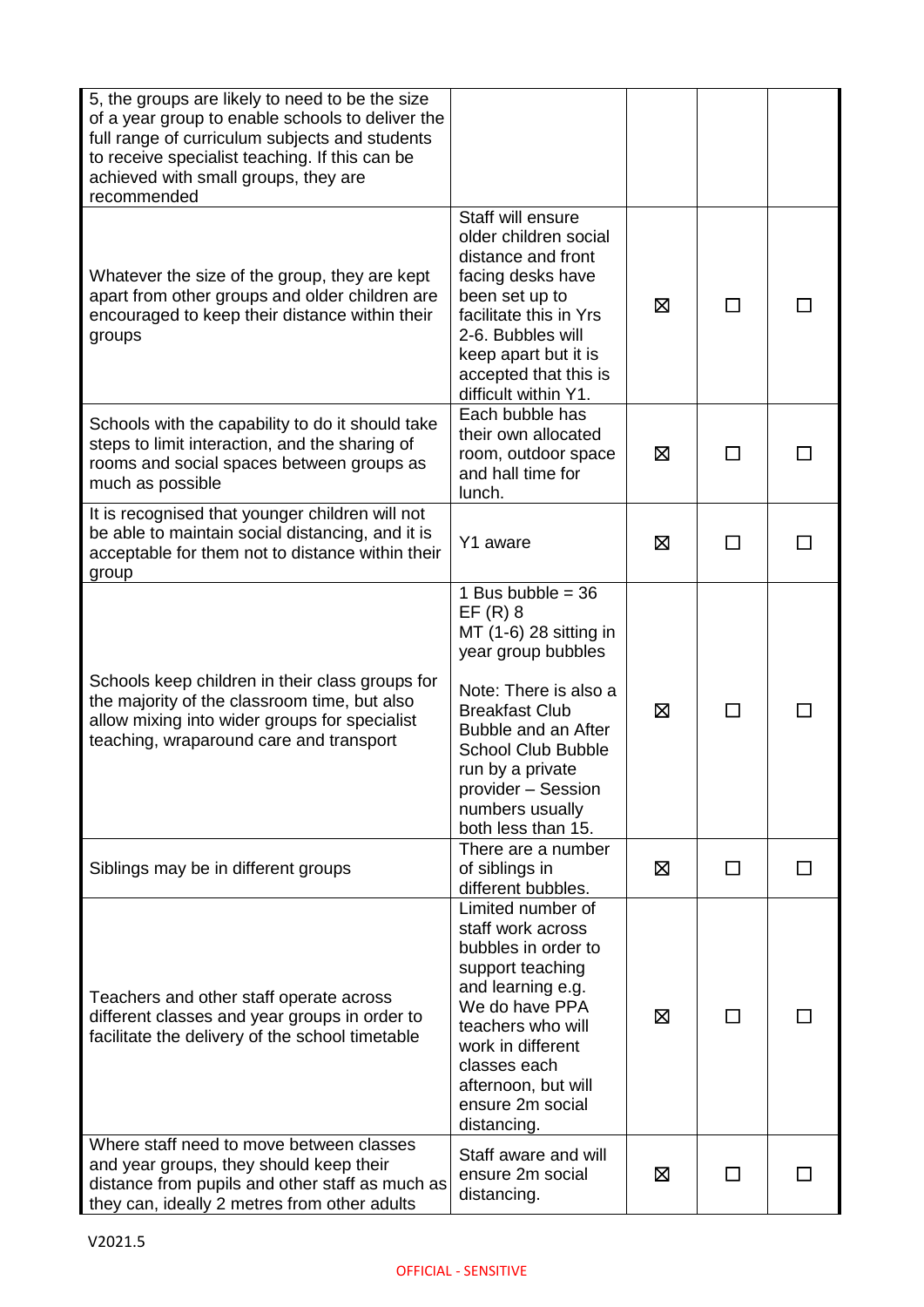| The number of interactions or changes are<br>minimised wherever possible                                                                 | See Inadequate<br><b>Personal Protection</b><br>section of this RA<br>Note: 1 member of<br>staff does move<br>between 2 schools,<br>but knows to be<br>extra vigilant.<br>We have limited<br>mixing where<br>staffing will allow<br>Staff know to                                                                                                                                                                                                                                                                                                                                                                                                                                                                                                                                                               | ⊠      | □            | $\Box$ |
|------------------------------------------------------------------------------------------------------------------------------------------|-----------------------------------------------------------------------------------------------------------------------------------------------------------------------------------------------------------------------------------------------------------------------------------------------------------------------------------------------------------------------------------------------------------------------------------------------------------------------------------------------------------------------------------------------------------------------------------------------------------------------------------------------------------------------------------------------------------------------------------------------------------------------------------------------------------------|--------|--------------|--------|
| Where possible adults maintain a 2 metre<br>distance from each other, and from children                                                  | maintain 2m social<br>distancing.                                                                                                                                                                                                                                                                                                                                                                                                                                                                                                                                                                                                                                                                                                                                                                               | ⊠      | ΙI           |        |
| Adults avoid close face to face contact and<br>limit time spent within 1 metre of anyone<br>Staff in Secondary schools maintain distance | Staff aware<br>- direct close<br>contacts - face to<br>face contact with an<br>infected individual<br>for any length of<br>time, within 1 metre,<br>including being<br>coughed on, a face<br>to face conversation,<br>or unprotected<br>physical contact<br>(skin-to-skin)<br>- proximity contacts -<br>extended close<br>contact (within 1 to 2<br>metres for more than<br>15 minutes either as<br>a one-off contact or<br>added up together<br>over one day) with<br>an infected<br>individual<br>Guidance-for-<br>contacts-of-people-<br>with-possible-or-<br>confirmed-<br>coronavirus-covid-<br>19-infection-who-do-<br>not-live-with-the-<br>person/quidance-for-<br>contacts-of-people-<br>with-possible-or-<br>confirmed-<br>coronavirus-covid-<br>19-infection-who-do-<br>not-live-with-the-<br>person | ⊠      | $\mathbf{L}$ |        |
| from their pupils, staying at the front of the<br>class, and away from their colleagues where<br>possible                                |                                                                                                                                                                                                                                                                                                                                                                                                                                                                                                                                                                                                                                                                                                                                                                                                                 | $\Box$ | □            | ⊠      |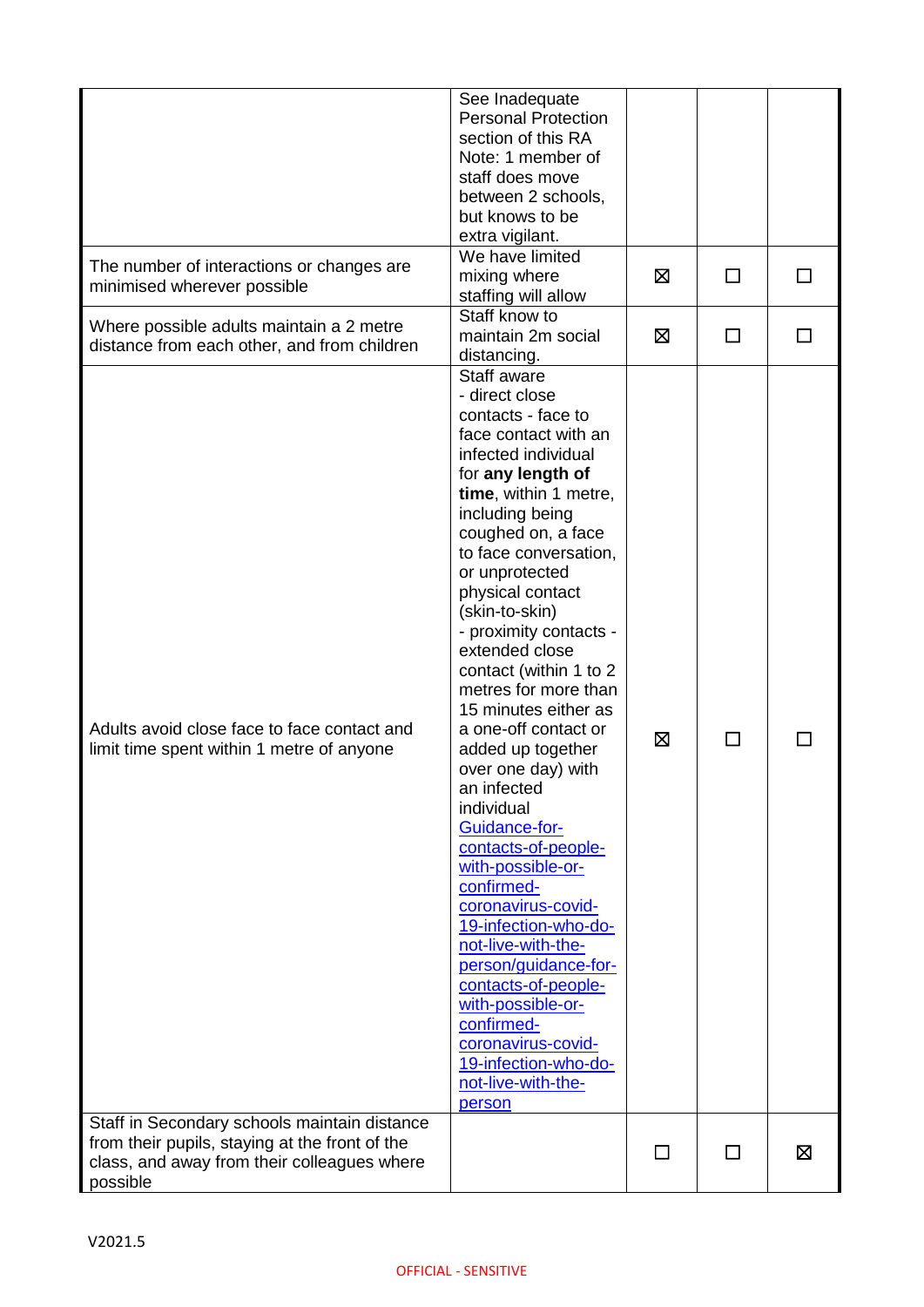| Educational and care support is provided as<br>normal to pupils who have complex needs or<br>who need close contact care with other<br>increased hygiene protocols in place to<br>minimise the risk of transmission                                                                                                               | Support in place<br>from $1:1s$ , TAs,<br>teachers and HoS.<br>All support will<br>continue as required<br>e.g. Intimate care or<br>medical support                                                                                                                                                                                                                                                    | ⊠ | П       |  |
|-----------------------------------------------------------------------------------------------------------------------------------------------------------------------------------------------------------------------------------------------------------------------------------------------------------------------------------|--------------------------------------------------------------------------------------------------------------------------------------------------------------------------------------------------------------------------------------------------------------------------------------------------------------------------------------------------------------------------------------------------------|---|---------|--|
| Schools, local authorities, health professionals,<br>regional schools commissioners and other<br>services work together to ensure that children<br>with medical conditions are fully supported,<br>including through the use of individual<br>healthcare plans, so that they may receive an<br>education in line with their peers | As above, all<br>support will continue<br>as required for those<br>children who are<br>able to attend and<br>contact in place for<br>those who can't.<br>In some cases, the<br>pupil's medical<br>needs will mean this<br>is not possible, and<br>educational support<br>will require flexibility.<br>Our guidance on<br>supporting pupils at<br>school with medical<br>conditions remains<br>in place | ⊠ | П       |  |
| Pupils are seated side by side and facing<br>forwards, rather than face to face or side on                                                                                                                                                                                                                                        | Staff will ensure<br>older children social<br>distance and front<br>facing desks have<br>been set up to<br>facilitate this in Yrs<br>$2-6.$<br>We will do this at<br>lunchtime, using one<br>side of the tables.                                                                                                                                                                                       | ⊠ | П       |  |
| Unnecessary furniture has been moved out of<br>classrooms to make more space                                                                                                                                                                                                                                                      | Spare furniture has<br>been temporarily<br>relocated                                                                                                                                                                                                                                                                                                                                                   | ⊠ | ⊓       |  |
| Large gatherings such as assemblies or<br>collective worship with more than one group do<br>not take place                                                                                                                                                                                                                        | Collective worship<br>will continue online<br>Children will only<br>sing/shout/chant<br>indoors at 2m<br>distancing or<br>preferably outside.<br>We will not be using<br>wind instruments.                                                                                                                                                                                                             | ⊠ | $\perp$ |  |
| The timetable and selection of classroom or<br>other learning environment has been used to<br>keep groups apart and reduce movement<br>around the school or building                                                                                                                                                              | Each bubble has<br>their own allocated<br>areas - allocated<br>room, outdoor space<br>and hall time for<br>lunch and staff know<br>to check if moving<br>around.                                                                                                                                                                                                                                       | ⊠ | ΙI      |  |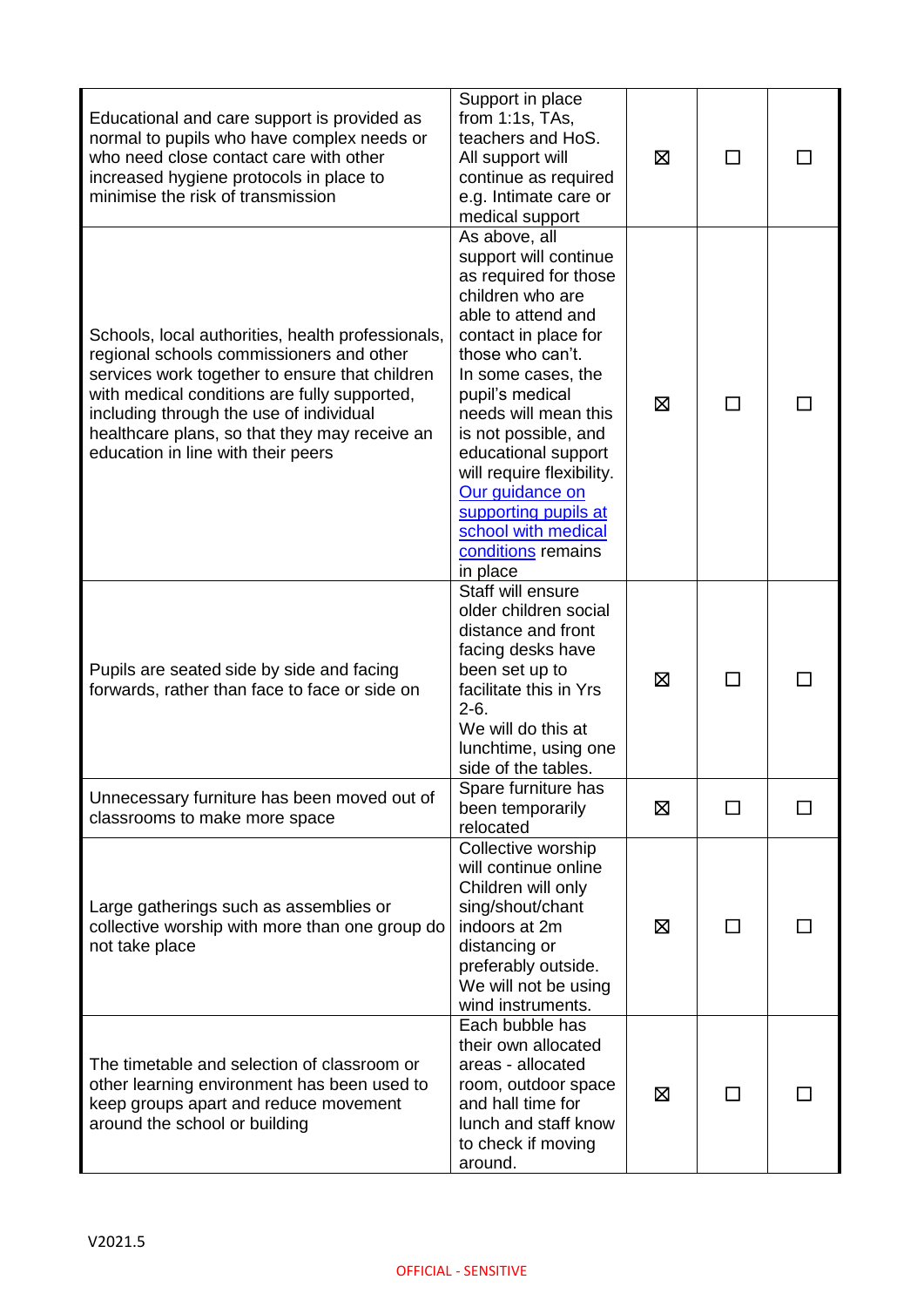|                                                                                                                                                                                                      | Avoid creating busy<br>corridors, entrances<br>and exits                                                                                                                                                                                                                                                                                              |   |    |  |
|------------------------------------------------------------------------------------------------------------------------------------------------------------------------------------------------------|-------------------------------------------------------------------------------------------------------------------------------------------------------------------------------------------------------------------------------------------------------------------------------------------------------------------------------------------------------|---|----|--|
| Break times are staggered so that all pupils are<br>not moving around the school at the same time                                                                                                    | Each bubble has<br>their own allocated<br>room, outdoor space<br>and hall time for<br>lunch.<br>Outdoor areas:<br>KS1 - End of<br>Playground<br>Y3/4 - KS2 End f<br>playground<br>Y5/6 MUGA                                                                                                                                                           | ⊠ |    |  |
| Lunch breaks are staggered                                                                                                                                                                           | Each bubble has<br>their own allocated<br>room, outdoor space<br>and hall time for<br>lunch.<br>Hall times:<br>11.45-12.15 Y1&2<br>12.15-12.45 Y5&6<br>$12.45 - 1.15$ Y3&4                                                                                                                                                                            | ⊠ | П  |  |
| Numbers of staff using Staff Room are limited<br>or the use of Staff Room is staggered to<br>ensure that staff maintain 2 metres distance<br>from each other                                         | Staff are<br>encouraged to eat<br>outside, use their<br>classroom or social<br>distance in the large<br>staffroom - Wipes<br>available.<br>The taping off or<br>removal of chairs<br>may be needed to<br>ensure staff cannot<br>sit within 2 metres of<br>each other.<br>Staff must still have<br>a break of a<br>reasonable length<br>during the day | ⊠ | ΙI |  |
| Staff meetings take place remotely where<br>possible.<br>Where this is not possible staff meetings take<br>place in a large well ventilated room ensuring 2<br>metres social distancing at all times | All meetings take<br>place on Teams.<br>Virtual staff<br>meetings could take<br>place where staff<br>stay in their<br>classrooms and join<br>the meeting.                                                                                                                                                                                             | ⊠ | ΙI |  |
| Consideration given to staggered starts or<br>adjusting start and finish times to keep groups<br>apart as they arrive and leave school                                                               | We will have<br>staggered drop offs<br>and pick-ups.<br>Staggered start and<br>finish times should<br>not reduce the<br>amount of overall<br>teaching time. A                                                                                                                                                                                         | ⊠ | ΙI |  |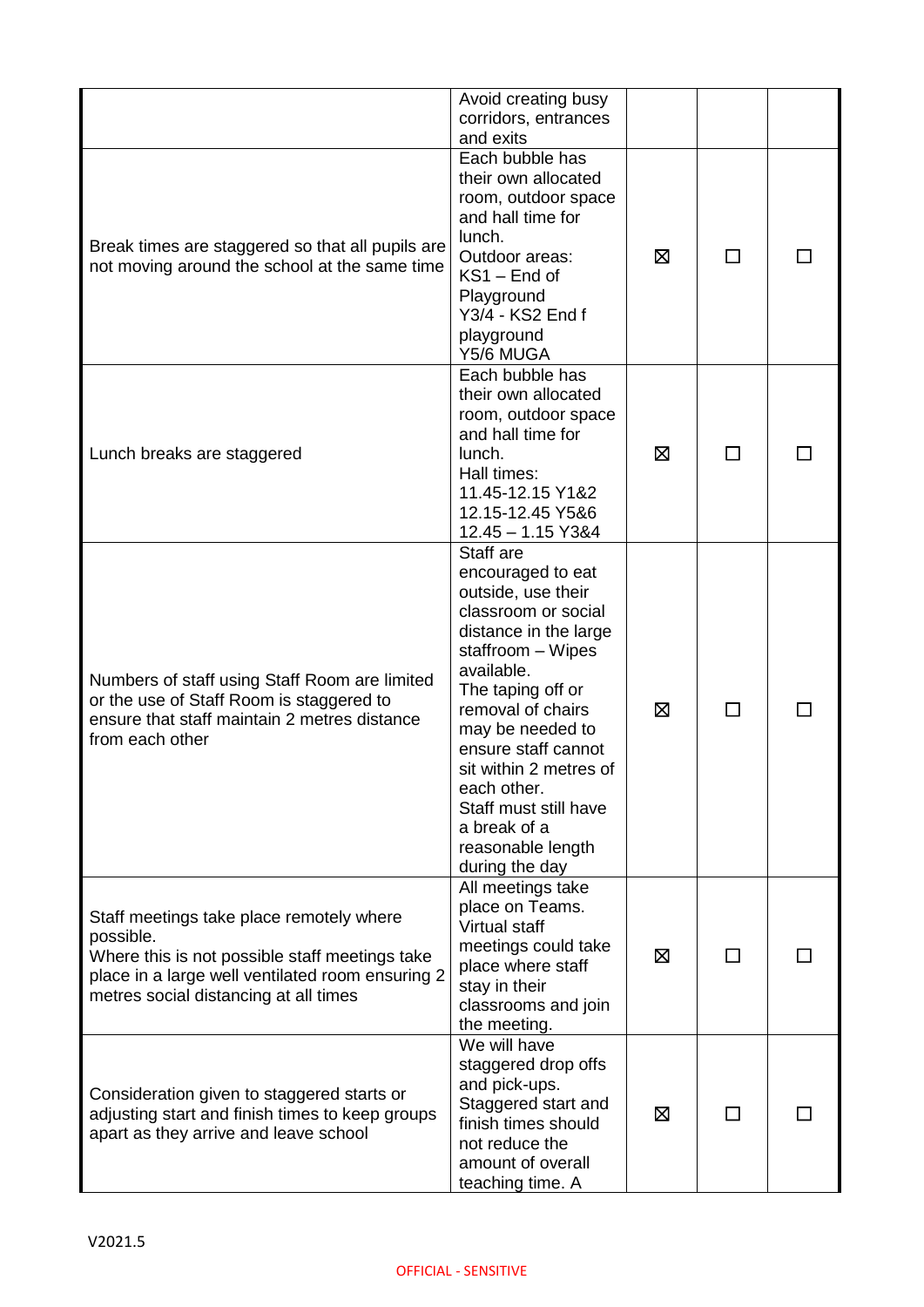|                                                                                                                                                                      | staggered start may<br>include:<br>condensing or<br>staggering free<br>periods or break<br>time but retaining<br>the same amount of<br>teaching time<br>keeping the length of<br>the day the same<br>but starting and<br>finishing later to<br>avoid busy periods                                                                                                   |   |              |  |
|----------------------------------------------------------------------------------------------------------------------------------------------------------------------|---------------------------------------------------------------------------------------------------------------------------------------------------------------------------------------------------------------------------------------------------------------------------------------------------------------------------------------------------------------------|---|--------------|--|
| Parents' drop-off and pick-up protocols<br>planned to minimise adult to adult contact                                                                                | Drop off 8.35-<br>8.45am.<br>Parents do not wait<br>on a morning $-$<br>Children come<br>straight into class<br>(Y3 wait on the<br>playground).<br>Staggered pick-ups<br>(KS1 3.10pm and<br>KS2 3.20pm) will<br>minimise adult<br>contact and no<br>parents will enter the<br>school building.<br><b>CYPS Bulletin</b>                                              | ⊠ |              |  |
| All parents/carers entering the school premises<br>(and in other congested areas around school<br>premises) wear a face covering in addition to<br>social distancing | All parents and<br>carers are wearing<br>face coverings<br>(unless exempt).<br>Signage in place.<br>Staff are also<br>wearing face masks<br>for drop off and pick-<br>ups if they are within<br>2m.<br>This an extra<br>safeguard to reduce<br>the transmission of<br>the virus. Please<br>note that this does<br>not apply to those<br>who are medically<br>exempt | ⊠ | $\mathbf{I}$ |  |
| Ensure that you inform those travelling by car<br>that they should wait in their car until the<br>specific drop off time                                             | Letters sent to<br>parents and<br>published on<br>website<br>This will reduce the<br>amount of people<br>assembling in and<br>around the school<br>grounds and will                                                                                                                                                                                                 | ⊠ |              |  |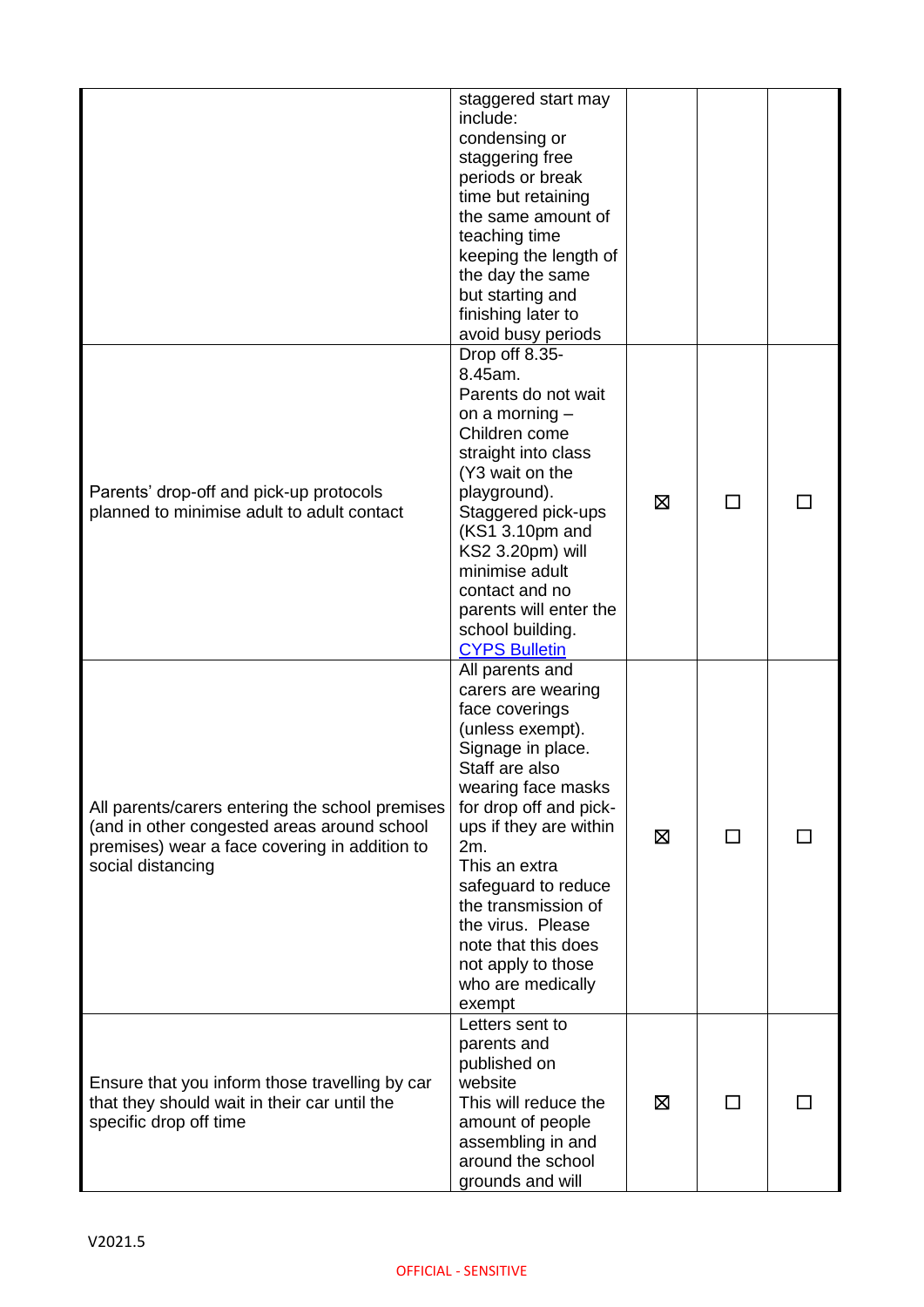|                                                                                                                                                                                                                                                                                                        | help with social<br>distancing                                                                                                                                                                                                                                                                                                                                                                                                                    |   |        |  |
|--------------------------------------------------------------------------------------------------------------------------------------------------------------------------------------------------------------------------------------------------------------------------------------------------------|---------------------------------------------------------------------------------------------------------------------------------------------------------------------------------------------------------------------------------------------------------------------------------------------------------------------------------------------------------------------------------------------------------------------------------------------------|---|--------|--|
| Ensure that you inform parents to maintain<br>social distancing from others when dropping off<br>and collecting pupils from school                                                                                                                                                                     | Letters sent to<br>parents and<br>published on<br>website                                                                                                                                                                                                                                                                                                                                                                                         | ⊠ | ΙI     |  |
| Parents and pupils are told their allocated drop<br>off and collection times and the process for<br>doing so, including protocols for minimising<br>adult to adult contact (for example, which<br>entrance to use, only one adult per family<br>should enter school grounds to drop off or<br>collect) | We have a one-way<br>system in place on<br>the playground for<br>parents dropping off<br>and picking $up -$<br>Signage in place.<br>Letters sent to<br>parents and<br>published on<br>website                                                                                                                                                                                                                                                     | ⊠ |        |  |
| It is made clear to parents that they cannot<br>gather at entrance gates or doors, or enter the<br>site (unless they have a pre-arranged<br>appointment, which should be conducted<br>safely)                                                                                                          | Letter sent to<br>parents - no parents<br>will enter the school<br>building.                                                                                                                                                                                                                                                                                                                                                                      | ⊠ |        |  |
| Schools can undertake educational day visits                                                                                                                                                                                                                                                           | Any educational day<br>visits must be<br>conducted in line<br>with relevant<br>coronavirus (COVID-<br>19) secure<br>guidelines and<br>regulations in place<br>at that time. This<br>includes system of<br>controls, such as<br>keeping children<br>within their<br>consistent groups<br>and the COVID-<br>secure measures in<br>place at the<br>destination.<br>Visits will be<br>checked by the EVC<br>and logged on<br>Evolve as<br>previously. | ⊠ | $\Box$ |  |
| Schools can undertake domestic residential<br>education visits, from 17 May                                                                                                                                                                                                                            | We will be attending<br>our Y6 residential at<br>the end of May.<br><b>Any domestic</b><br>residential<br>educational visits<br>must be conducted<br>in line with relevant<br>COVID-19 guidance<br>and regulations in<br>place at that time.                                                                                                                                                                                                      | ⊠ | ΙI     |  |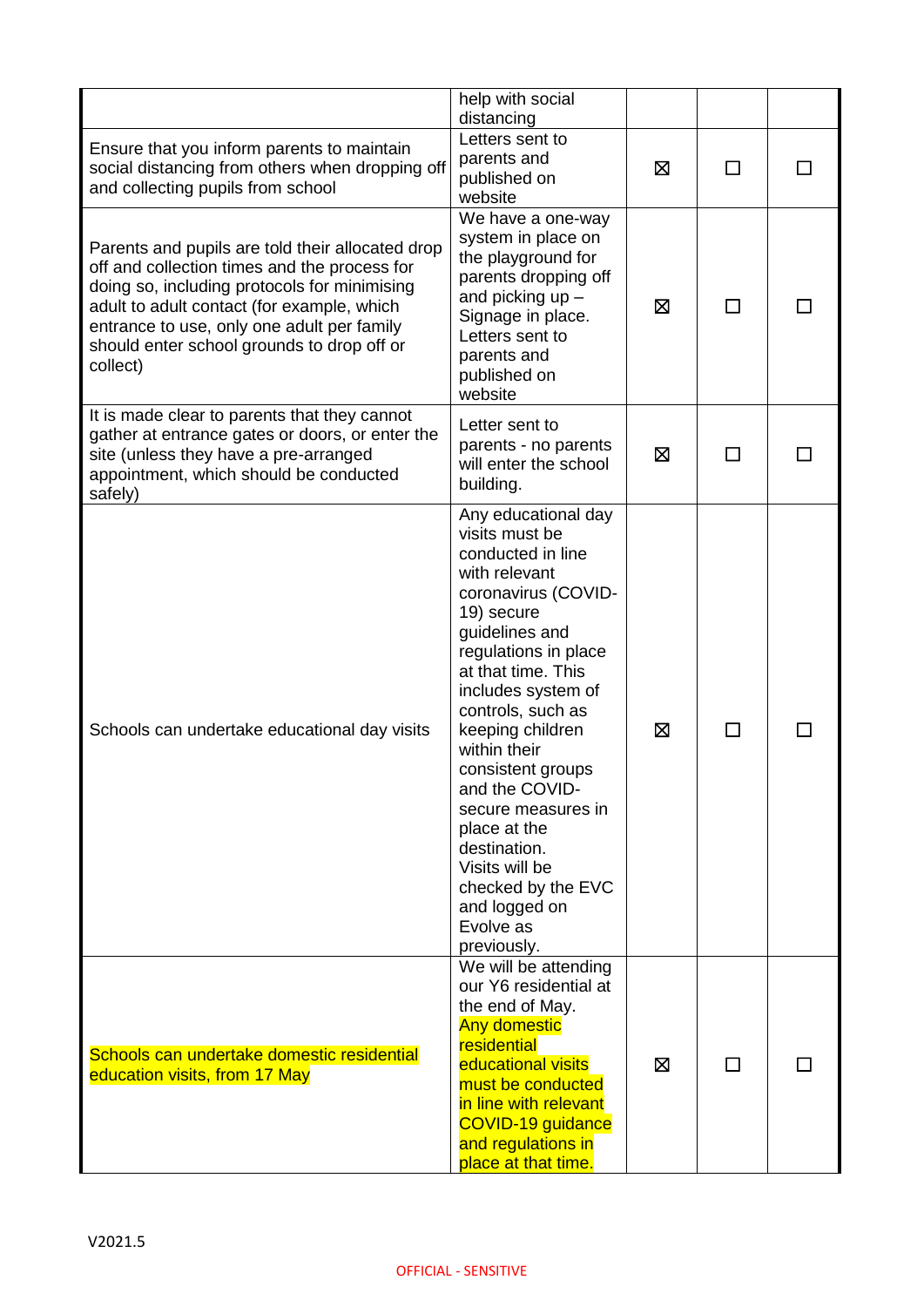| Pupils are kept within their consistent groups<br>(bubbles) for the purpose of the domestic<br>residential educational visit                                                                                                                 | The Y6s are one<br>bubble.                                                                                                                                                                                                                                                                                             | ⊠   | П  |    |
|----------------------------------------------------------------------------------------------------------------------------------------------------------------------------------------------------------------------------------------------|------------------------------------------------------------------------------------------------------------------------------------------------------------------------------------------------------------------------------------------------------------------------------------------------------------------------|-----|----|----|
| Given the likely gap in COVID-19 cancellation<br>related insurance, schools considering booking<br>a new visit are advised to ensure that any new<br>bookings have adequate financial protection in<br>place                                 | You should speak to<br>either your<br>commercial<br>insurance provider,<br>the Risk Protection<br><b>Arrangement (RPA)</b><br>or an outdoor<br>education adviser to<br>assess the<br>protection available<br>and make sure it<br>provides suitable<br>protection in the<br>event of a COVID-19<br>related cancellation | X   | l. |    |
| Schools do not go on any international visits<br>this academic year up to and including 5<br>September 2021                                                                                                                                  | We don't run<br>international visits.<br><b>The position beyond</b><br>5 September will be<br>reviewed again in<br>advance                                                                                                                                                                                             |     |    | 区  |
| School will work to resume all before and after-<br>school educational activities and wraparound<br>childcare for pupils                                                                                                                     | <b>Breakfast Club and</b><br><b>After School Club</b><br>have restarted.                                                                                                                                                                                                                                               | 冈   | П  | ΙI |
| School works closely with any external<br>wraparound providers which their pupils may<br>use, to ensure as far as possible, children can<br>be kept in a group with other children from the<br>same bubble they are in during the school day |                                                                                                                                                                                                                                                                                                                        |     |    | ⊠  |
| From 17 May, where wraparound and other<br>extra-curricular activities for children are taking<br>place indoors, they will be able to take place in<br>groups of any number                                                                  | However, it remain<br>important to<br>continue to minimise<br>mixing between<br>children, where<br>possible. This can<br>be achieved by<br>continuing to keep<br>children in<br>consistent groups<br>every time they<br>attend the setting                                                                             | ⊠   |    |    |
| Smaller groups should be considered when it is<br>not possible to keep children in consistent<br>groups every time they attend the setting                                                                                                   | Children will attend<br>clubs in consistent<br>groups.                                                                                                                                                                                                                                                                 | - 1 |    | Σ  |
| When considering appropriate group sizes<br>important factors such as the recommended<br>occupancy levels of the premises you are<br>operating from and levels of ventilation are<br>taken into account                                      | We will use groups<br>of 15.<br>For example,<br>guidance for<br>providers of<br>grassroots sports<br>and sport facilities<br>recommends that<br>the maximum<br>occupancy of an                                                                                                                                         | ⊠   |    |    |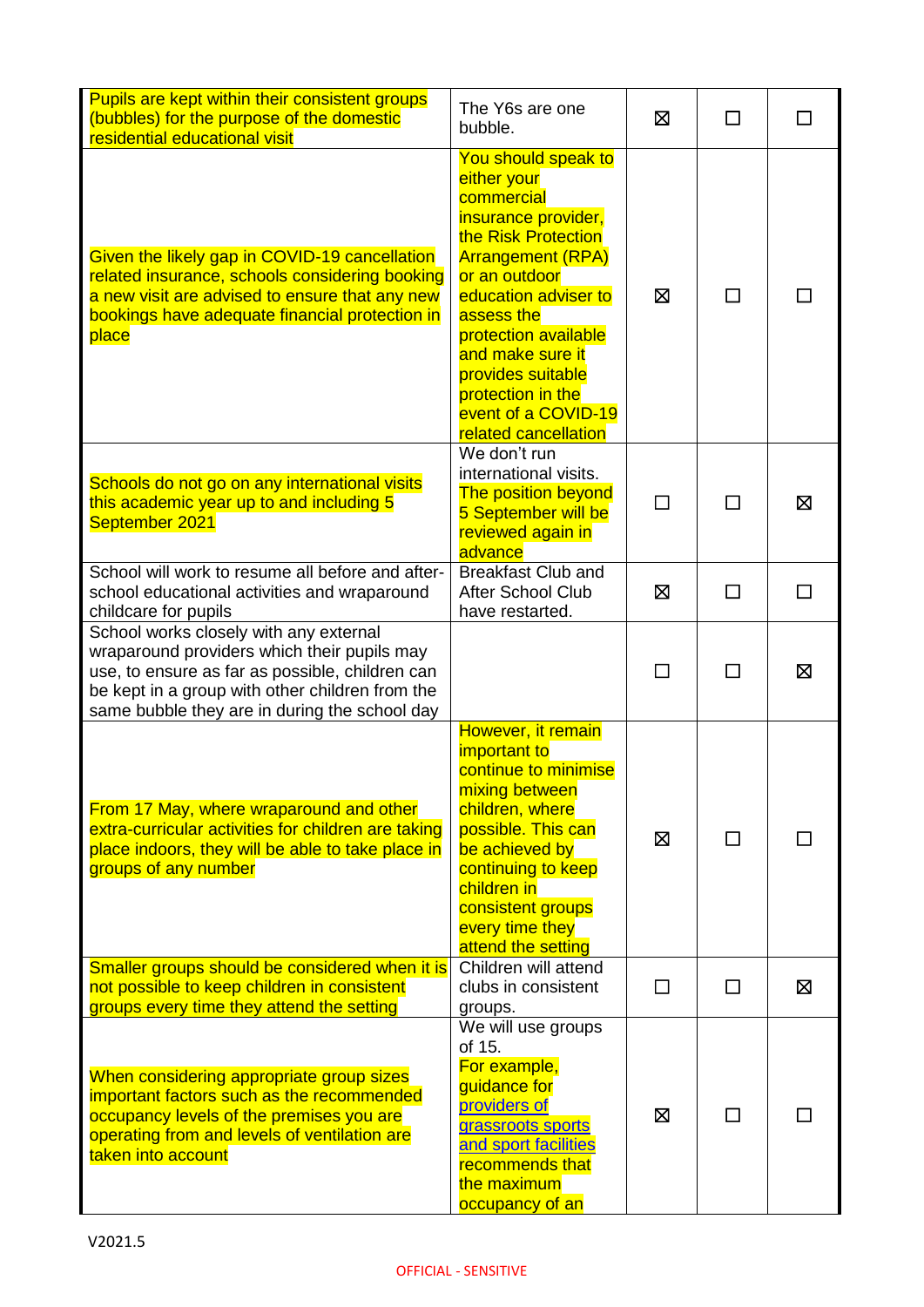|                                                                                                                                                                                                                                                                                                                                                                                                                                                                                          | indoor facility should<br>be limited by<br>providing a minimum<br>of 100sqft per<br>person.<br>The guidance<br>for providers who run<br>community activities.<br>holiday clubs, after-<br>school clubs, tuition<br>and other out-of-<br>school provision for<br>children may help<br>you to plan extra-<br>curricular provision,<br>including appropriate<br>group size |   |    |   |
|------------------------------------------------------------------------------------------------------------------------------------------------------------------------------------------------------------------------------------------------------------------------------------------------------------------------------------------------------------------------------------------------------------------------------------------------------------------------------------------|-------------------------------------------------------------------------------------------------------------------------------------------------------------------------------------------------------------------------------------------------------------------------------------------------------------------------------------------------------------------------|---|----|---|
| Activities taking place outdoors can happen in<br>groups of any number                                                                                                                                                                                                                                                                                                                                                                                                                   | This is because the<br>transmission risk is<br>lower outside                                                                                                                                                                                                                                                                                                            | 区 | П  |   |
| Where parents are using external childcare<br>providers or out of school extra-curricular<br>activities for their children, you should also:<br>• advise them to limit their use of multiple out-<br>of-school settings providers, and to only use<br>one out-of-school setting in addition to school<br>as far as possible.<br>• encourage them to check providers have put<br>in place their own protective measures<br>• send them the link to the guidance for parents<br>and carers | Letters sent to<br>parents and<br>published on<br>website                                                                                                                                                                                                                                                                                                               | ⊠ |    |   |
| If school premises are hired out for use by<br>external wraparound childcare providers, such<br>as after-school or holiday clubs, school have<br>made sure these organisations have:<br>• considered the relevant government guidance<br>for their sector<br>• put in place protective measures                                                                                                                                                                                          |                                                                                                                                                                                                                                                                                                                                                                         |   |    | 区 |
| Social Distancing Measures Not Followed During Travel to and from School                                                                                                                                                                                                                                                                                                                                                                                                                 |                                                                                                                                                                                                                                                                                                                                                                         |   |    |   |
| Parents and pupils are encouraged to walk or<br>cycle to their education setting where possible                                                                                                                                                                                                                                                                                                                                                                                          | Shared in letter to<br>parents                                                                                                                                                                                                                                                                                                                                          | 区 | □  | П |
| Schools, parents and pupils following the<br>government guidance on how to travel safely,<br>when planning their travel on public transport                                                                                                                                                                                                                                                                                                                                              | Guidance shared in<br>letter to parents<br>Note: Some families<br>use taxis<br><b>Safer travel</b><br>guidance for<br><b>passengers</b>                                                                                                                                                                                                                                 | ⊠ | ΙI |   |
| <b>Inadequate Cleaning/Sanitising</b>                                                                                                                                                                                                                                                                                                                                                                                                                                                    |                                                                                                                                                                                                                                                                                                                                                                         |   |    |   |
| A cleaning schedule that ensures cleaning is<br>generally enhanced and includes more<br>frequent cleaning of rooms / shared areas that<br>are used by different groups is in place                                                                                                                                                                                                                                                                                                       | Cleaning regime<br>agreed with NYCC<br><b>Cleaners and staff</b><br>will regularly wipe                                                                                                                                                                                                                                                                                 | 区 | П  |   |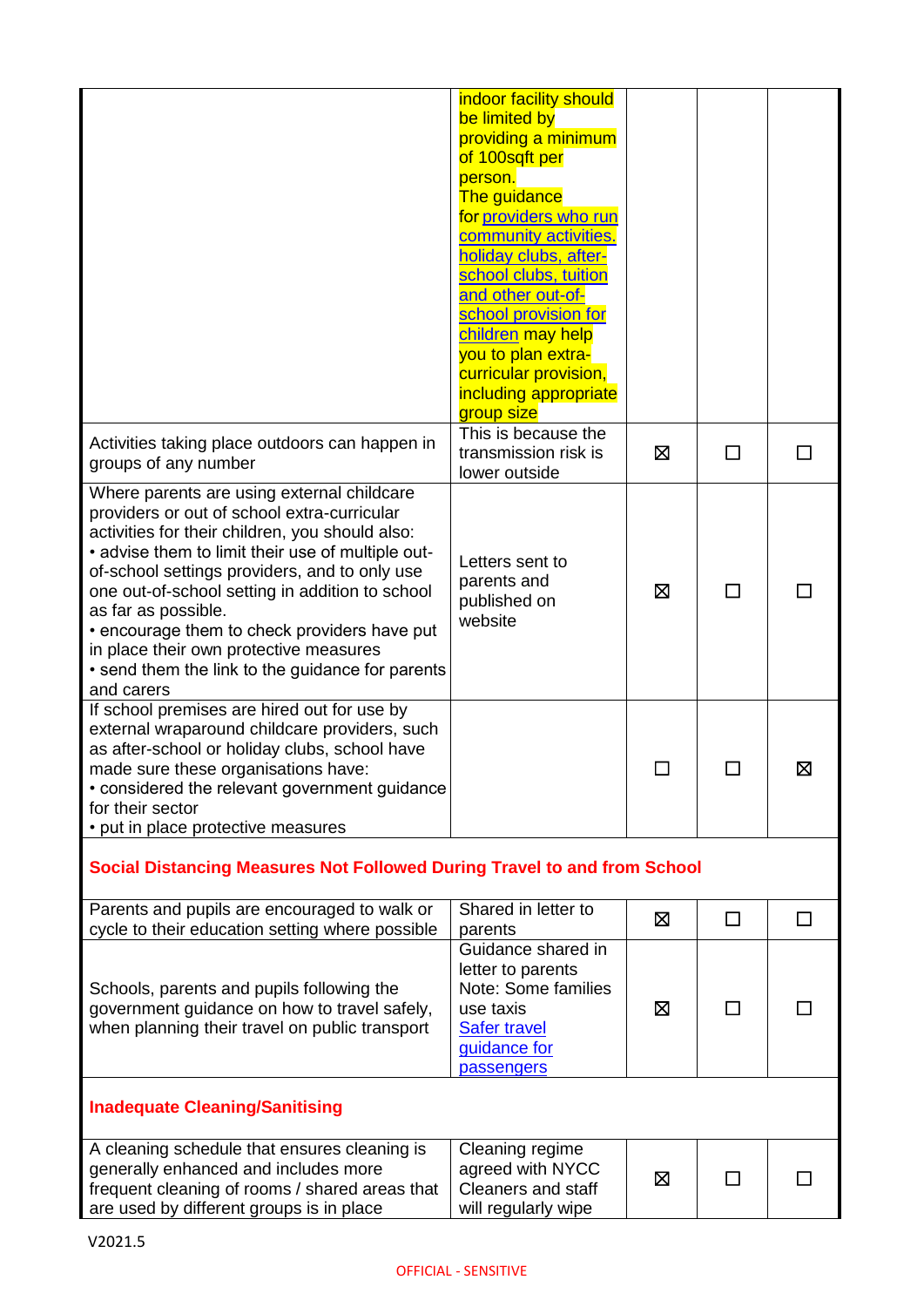|                                                                                                                                                                        | surfaces and door<br>handles - Gloves,<br>cloths and spray are<br>provided.                                                                                                                                                          |   |              |  |
|------------------------------------------------------------------------------------------------------------------------------------------------------------------------|--------------------------------------------------------------------------------------------------------------------------------------------------------------------------------------------------------------------------------------|---|--------------|--|
| Frequently touched surfaces, such as toys,<br>books, desks, chairs, doors, sinks, toilets, light<br>switches, bannisters etc. are cleaned more<br>often than normal    | Staff will regularly<br>wipe surfaces and<br>door handles -<br>Gloves, cloths and<br>spray are provided.                                                                                                                             | 区 |              |  |
| Electronic entry systems and keypads are<br>regularly sanitised particularly first thing in the<br>morning and where possible after each use                           | Staff use<br>antibacterial handgel<br>before and after<br>each use. Screens<br>and keypads are<br>regularly wiped<br>throughout the day.                                                                                             | 区 |              |  |
| Bins for tissues and other rubbish are emptied<br>throughout the day                                                                                                   | Bins are emptied<br>daily by cleaners<br>and tied off following<br>lunchtime by a<br>member of staff.                                                                                                                                | ⊠ |              |  |
| Stocks of cleaning chemicals, liquid soap,<br>paper towels, tissues, toilet roll, bin bags etc.<br>regularly checked and additional supplies<br>requested as necessary | Everything in place<br>and top ups<br>regularly ordered.                                                                                                                                                                             | 区 | ΙI           |  |
| Consideration given to how play equipment is<br>used ensuring it is appropriately cleaned<br>between groups of children using it                                       | When children are<br>sharing resources in<br>their Bubble, the<br>resources are<br>sprayed with Milton<br>or put away for 72<br>hours.<br>Each Bubble has<br>their own playtime<br>equipment to use.                                 | ⊠ |              |  |
| Outdoor playground equipment should be<br>more frequently cleaned                                                                                                      | Each Bubble has<br>their own playtime<br>equipment to use.<br>We have taped off<br>the outdoor<br>playground<br>equipment.<br>This would also<br>apply to resources<br>used inside and<br>outside by<br>wraparound care<br>providers | ⊠ | $\mathsf{L}$ |  |
| <b>Shared Resources</b>                                                                                                                                                |                                                                                                                                                                                                                                      |   |              |  |
| For individual and very frequently used<br>equipment, such as pencils and pens, it is<br>recommended that staff and pupils have their<br>own items that are not shared | Children have their<br>own packs of<br>resources. When<br>younger children are<br>sharing resources in<br>their Bubble, the                                                                                                          | ⊠ |              |  |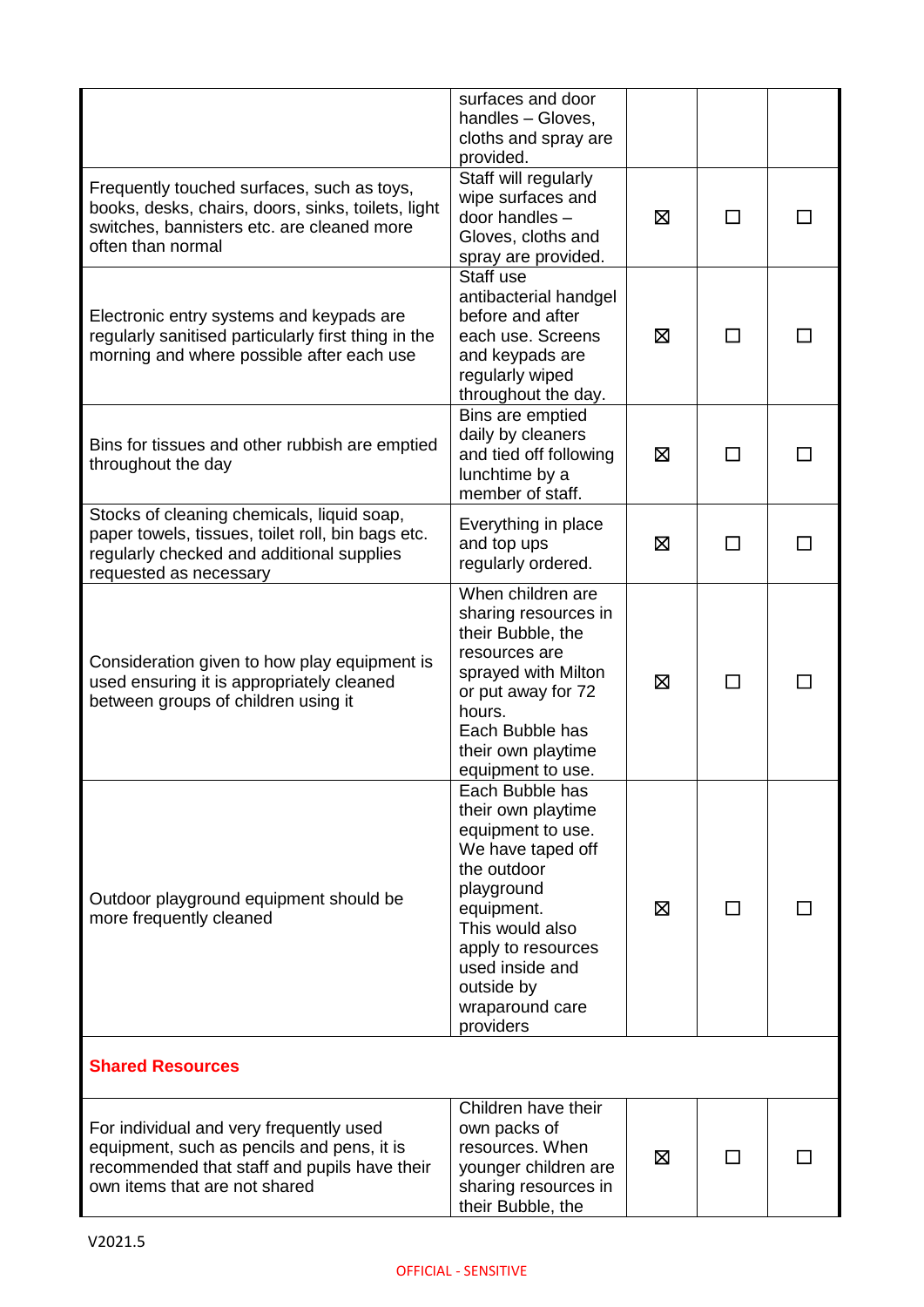|                                                                                                                                                                                                                                                                                                                                                                                                  | resources are<br>sprayed with Milton<br>or put away for 72<br>hours.                                                                                                                                                                                                                                                                         |   |              |   |
|--------------------------------------------------------------------------------------------------------------------------------------------------------------------------------------------------------------------------------------------------------------------------------------------------------------------------------------------------------------------------------------------------|----------------------------------------------------------------------------------------------------------------------------------------------------------------------------------------------------------------------------------------------------------------------------------------------------------------------------------------------|---|--------------|---|
| Classroom based resources, such as books<br>and games, can be used and shared within<br>the bubble; these are cleaned regularly, along<br>with all frequently touched surfaces                                                                                                                                                                                                                   | When children are<br>sharing resources in<br>their Bubble, the<br>resources are<br>sprayed with Milton<br>or put away for 72<br>hours.                                                                                                                                                                                                       | ⊠ | $\mathsf{L}$ |   |
| Resources that are shared between classes or<br>bubbles, such as sports, art and science<br>equipment should be cleaned frequently and<br>meticulously and always between bubbles, or<br>rotated to allow them to be left unused and out<br>of reach for a period of 48 hours (72 hours for<br>plastics) between use by different bubbles                                                        | When children are<br>sharing resources<br>across Bubbles, the<br>resources are<br>sprayed with Milton<br>or put away for 72<br>hours.<br>This includes iPads,<br>laptops and<br>computers (which<br>may be shared<br>within a bubble).                                                                                                       | ⊠ | $\mathbf{I}$ |   |
| Pupils should limit the amount of equipment<br>they bring into school each day, including<br>essentials such as lunch boxes, hats, coats,<br>books, stationery, bags and mobile phones<br>(depending on school policy)                                                                                                                                                                           | We are still limiting<br>resources coming<br>into school where<br>possible to reading<br>books, lunchboxes,<br>hats and coats -<br>Letter to parents<br>sent.                                                                                                                                                                                | ⊠ | П            |   |
| The ability to clean equipment used in the<br>delivery of therapies, for example,<br>physiotherapy equipment or sensory<br>equipment has been assessed and where<br>cleaning or disinfecting is not possible or<br>practical, resources will be either:<br>• restricted to one user<br>• left unused for a period of 48 hours (72 hours<br>for plastics) between use by different<br>individuals | Determine whether<br>this equipment can<br>withstand cleaning<br>and disinfecting<br>between each use<br>before it is put back<br>into general use                                                                                                                                                                                           | П | П            | 区 |
| Pupils and teachers can take books and other<br>shared resources home, although<br>unnecessary sharing should be avoided,<br>especially where this does not contribute to<br>pupil education and development. Rules on<br>hand cleaning, cleaning of the resources and<br>rotation apply to these resources                                                                                      | We are still limiting<br>resources coming to<br>and from school<br>where possible to<br>reading books,<br>lunchboxes, hats<br>and coats - Staff<br>aware and letter to<br>parents sent.<br>It is very difficult to<br>adequately clean<br>exercise books so<br>the school may need<br>to isolate the books<br>for 48 hours before<br>marking | ⊠ | П            |   |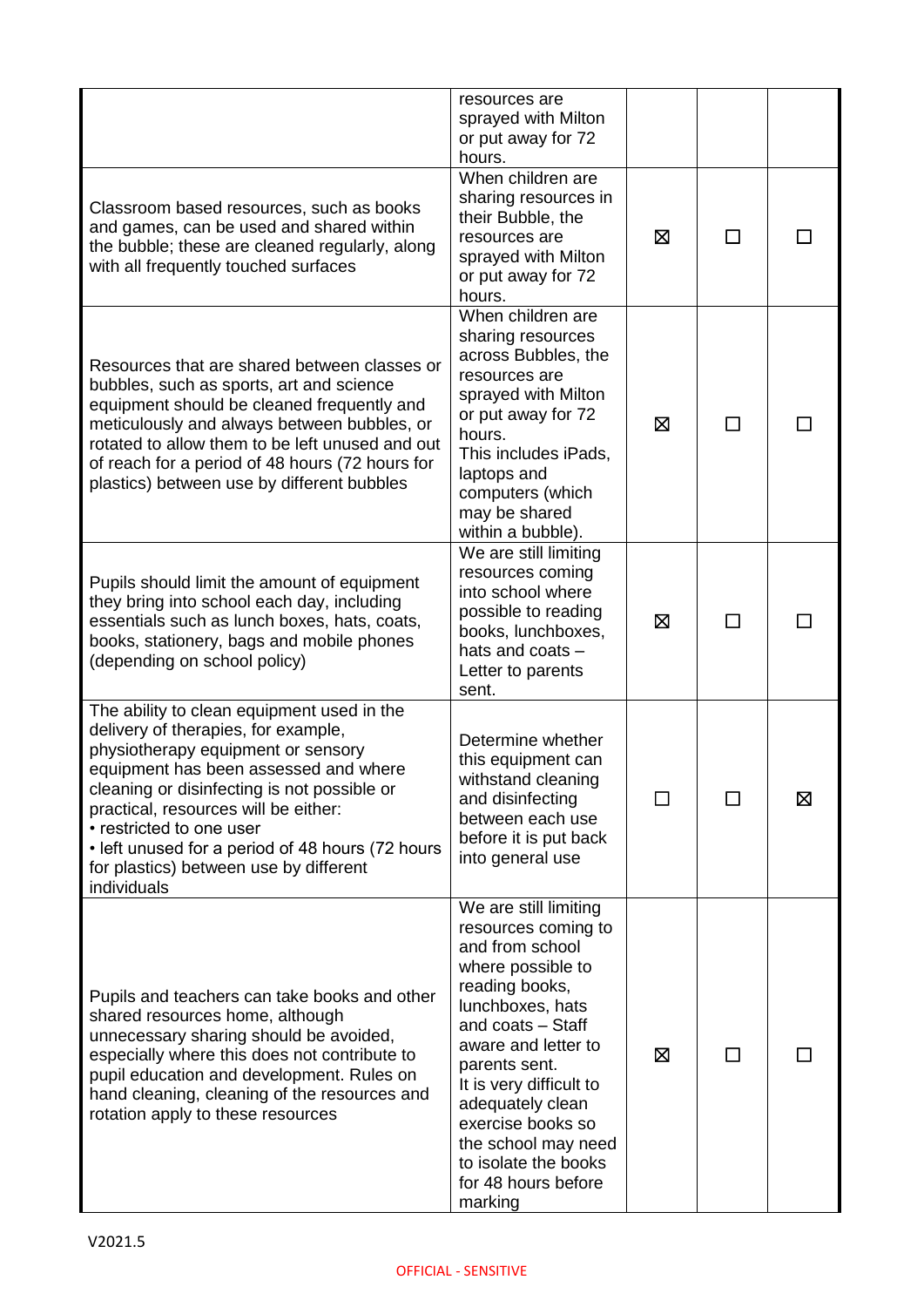|                                                                                   | Staff are using      |   |  |
|-----------------------------------------------------------------------------------|----------------------|---|--|
|                                                                                   |                      |   |  |
|                                                                                   | verbal feedback and  |   |  |
|                                                                                   | children are         |   |  |
|                                                                                   | self/peer/recording  |   |  |
|                                                                                   | marking where        |   |  |
|                                                                                   | possible.            |   |  |
|                                                                                   | Any laptops and      |   |  |
|                                                                                   | iPads, brought in by |   |  |
| Devices/laptops/tablets etc. that are brought                                     | staff, are wiped     |   |  |
| from home to school and back again are<br>cleaned at the start and end of the day | down at the          | ⊠ |  |
|                                                                                   |                      |   |  |
|                                                                                   | beginning and end    |   |  |
|                                                                                   | of each day.         |   |  |

## **Spread of Coronavirus to Staff, Pupils and Families, Visitors and Contractors**

| Contact with individuals who are required to<br>self-isolate is minimised by ensuring they do<br>not attend the school                                                                                                                                                                                                                                                                                                                                                                                                                                          | Letters and<br>information sent to<br>parents, and on the<br>website, and staff<br>aware.                                                           | ⊠ | ΙI      |  |
|-----------------------------------------------------------------------------------------------------------------------------------------------------------------------------------------------------------------------------------------------------------------------------------------------------------------------------------------------------------------------------------------------------------------------------------------------------------------------------------------------------------------------------------------------------------------|-----------------------------------------------------------------------------------------------------------------------------------------------------|---|---------|--|
| Anybody contacted by NHS Test and Trace or<br>local health protection team and told to self-<br>isolate because they have been a close<br>contact of a positive case, has a legal<br>obligation to do so                                                                                                                                                                                                                                                                                                                                                        | Letters and<br>information sent to<br>parents, and on the<br>website, and staff<br>aware.                                                           | ⊠ |         |  |
| Pupils, staff and other adults must not come<br>into the school if:<br>• they have one or more <b>coronavirus (COVID-</b><br>19) symptoms<br>• a member of their household (including<br>someone in their support bubble or childcare<br>bubble<br>if they have one) has coronavirus (COVID-19)<br>symptoms<br>• they are required to quarantine having<br>recently visited countries outside the Common<br><b>Travel Area</b><br>• they have had a positive test<br>• have been in close contact with someone<br>who tests positive for coronavirus (COVID-19) | Letters and<br>information sent to<br>parents, and on the<br>website, and staff<br>aware.<br>Guidance on LFD<br>testing for staff also<br>in place. | ⊠ | $\perp$ |  |
| School makes everyone onsite or visiting<br>aware that they must immediately cease to<br>attend and not attend for at least 10 days from<br>the day after:<br>• the start of their symptoms<br>• the test date if they did not have any<br>symptoms but have had a<br>positive LFD or PCR test (if an LFD test is<br>taken first, and a PCR test is then taken within<br>2 days of the positive lateral flow test, and is<br>negative, it overrides the LFD test and the pupil<br>can return to school)                                                         | Letters and<br>information sent to<br>parents, and on the<br>website, and staff<br>aware.<br>Guidance on LFD<br>testing for staff also<br>in place. | 区 | П       |  |
| The pupil or staff member who tested positive<br>for coronavirus (COVID-19) can return to their<br>normal routine and stop self-isolating after they<br>have finished their isolation period and their                                                                                                                                                                                                                                                                                                                                                          | This is because a<br>cough or anosmia<br>can last for several<br>weeks once the<br>infection has gone. If                                           | ⊠ |         |  |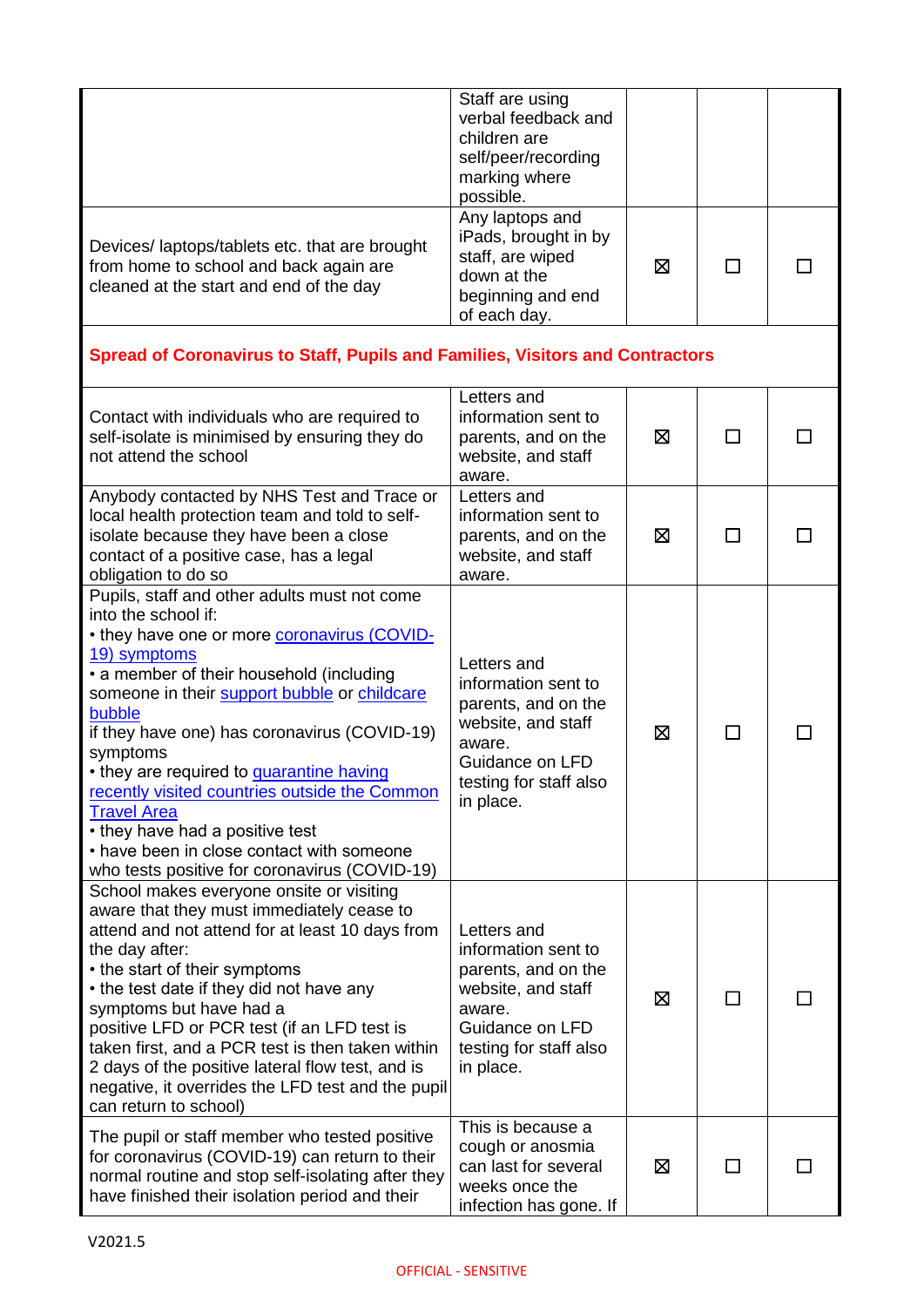| symptoms have gone or if they continue to<br>have only a residual cough or anosmia                                                                                                                                                                                                                                                                                                                                                                                      | they still have a high<br>temperature after 10<br>days or are<br>otherwise unwell,<br>you should advise<br>them to stay at<br>home and seek<br>medical advice.                                                                                                                                                                                           |   |                          |  |
|-------------------------------------------------------------------------------------------------------------------------------------------------------------------------------------------------------------------------------------------------------------------------------------------------------------------------------------------------------------------------------------------------------------------------------------------------------------------------|----------------------------------------------------------------------------------------------------------------------------------------------------------------------------------------------------------------------------------------------------------------------------------------------------------------------------------------------------------|---|--------------------------|--|
| The school recognises that if they have two or<br>more confirmed cases within 14 days, or an<br>overall rise in sickness absence where<br>coronavirus (COVID-19) is suspected, they<br>may have an outbreak and will call the<br>dedicated advice service who will escalate the<br>issue to your local health protection team<br>where necessary and advise if any additional<br>action is required                                                                     | Each individual<br>positive case is<br>discussed with the<br>DfE helpline and<br>advice followed.<br>You can reach them<br>by calling the DfE<br>Helpline on 0800<br>046 8687 and<br>selecting option 1 for<br>advice on the action<br>to take in response<br>to a positive case                                                                         | ⊠ | ΙI                       |  |
| Where a pupil routinely attends more than one<br>setting on a part time basis, for example<br>because they are dual registered at a<br>mainstream school and a special setting, the<br>settings should work through the system of<br>controls collaboratively, enabling them to<br>address any risks identified and allowing them<br>to jointly deliver a broad and balanced<br>curriculum for the pupil. Pupils should be able<br>to continue attending both settings. | While some<br>adjustment to<br>arrangements may<br>be required, pupils in<br>this situation should<br>not be isolated as a<br>solution to the risk of<br>greater contact<br>except when<br>required by specific<br>public health advice                                                                                                                  | ⊠ | $\overline{\phantom{0}}$ |  |
| Where individuals are self-isolating and are<br>within the definition of vulnerable, school has<br>put systems in place to keep in contact with<br>them, offer pastoral support, and check they<br>are able to access education support                                                                                                                                                                                                                                 | Remote learning in<br>place including<br>weekly welfare calls.                                                                                                                                                                                                                                                                                           | ⊠ |                          |  |
| Where schools and colleges are carrying out<br>their own testing regime, they make it clear to<br>staff and pupils that a negative test result does<br>not remove the risk of transmission                                                                                                                                                                                                                                                                              | Guidance on LFD<br>testing for staff in<br>place.<br>In some cases,<br>someone who has<br>tested negative may<br>still have the<br>undetected disease<br>and be infectious. It<br>is therefore essential<br>that everyone<br>continues to follow<br>good hygiene and<br>observe social<br>distancing measures<br>whether or not they<br>have been tested | ⊠ |                          |  |
| All CEV pupils should attend their school<br>unless they are one of the very small number<br>of pupils under paediatric or other specialist                                                                                                                                                                                                                                                                                                                             | Individual risk<br>assessments and                                                                                                                                                                                                                                                                                                                       | ⊠ |                          |  |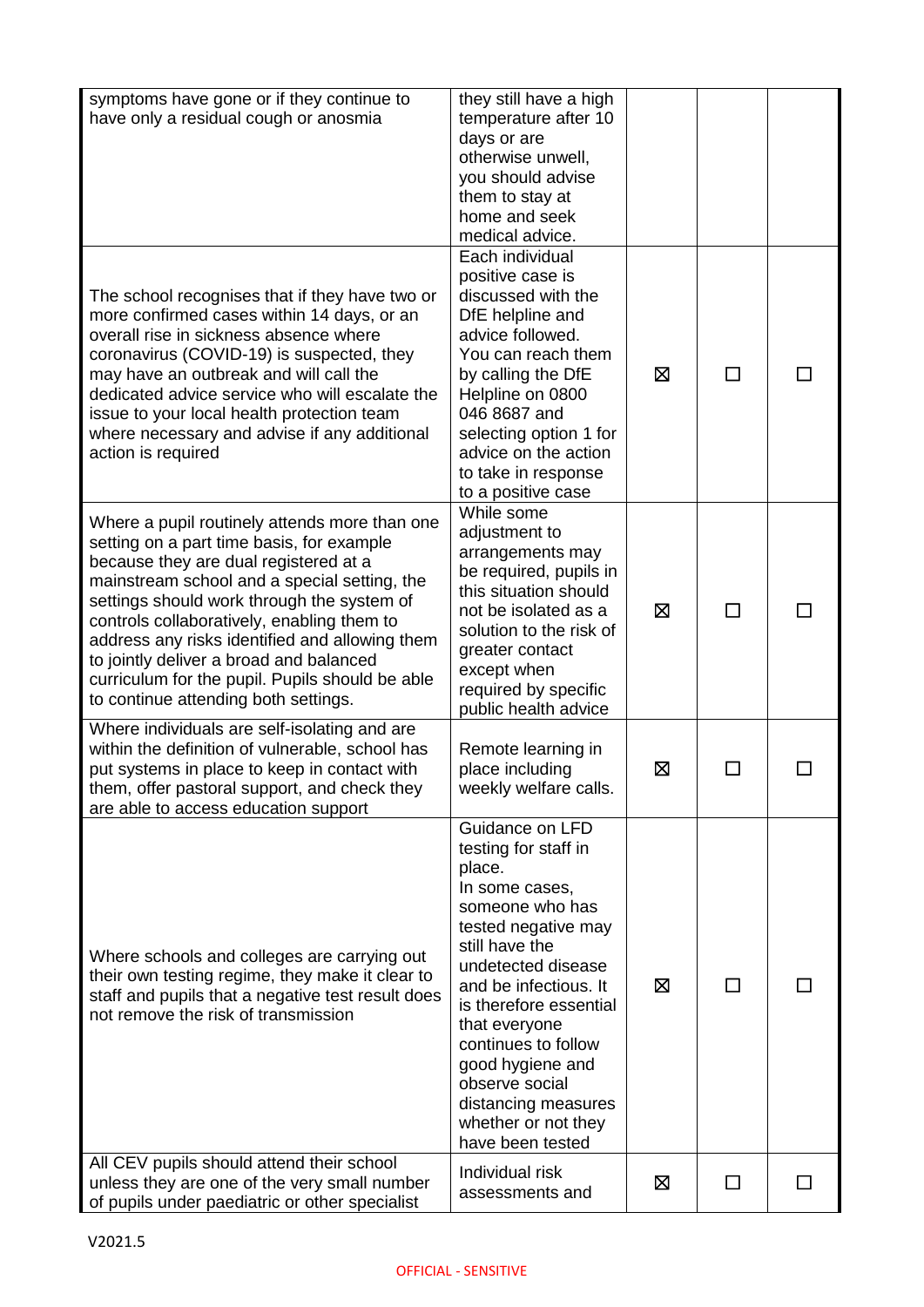| care and have been advised by their GP or<br>clinician not to attend                                                                                                                                                                                                                                                                                                                                                                                                                        | support in place<br>where applicable.                                                                                                                                                                                                                                                                                                                             |   |              |    |
|---------------------------------------------------------------------------------------------------------------------------------------------------------------------------------------------------------------------------------------------------------------------------------------------------------------------------------------------------------------------------------------------------------------------------------------------------------------------------------------------|-------------------------------------------------------------------------------------------------------------------------------------------------------------------------------------------------------------------------------------------------------------------------------------------------------------------------------------------------------------------|---|--------------|----|
| CEV individuals are no longer advised to shield<br>but must continue to follow the rules in place<br>for everyone under the current national<br>restrictions                                                                                                                                                                                                                                                                                                                                | All staff follow our<br>guidelines and risk<br>assessments                                                                                                                                                                                                                                                                                                        | 区 | ΙI           |    |
| Staff with specific health conditions who fall<br>within the CEV category and have been<br>shielding, are advised to stay at home as<br>much as possible.<br>If working from home is not possible, they may<br>be asked to return to work. Consideration<br>should first be given to roles in school where it<br>is possible to maintain social distancing.<br>Returning is subject to an individual risk<br>assessment and being able to maintain social<br>distancing as much as possible |                                                                                                                                                                                                                                                                                                                                                                   |   | ΙI           | ⊠  |
| Those living with someone who is CEV can<br>still attend work where home-working is not<br>possible and should ensure they maintain<br>good prevention practice in the workplace and<br>home settings                                                                                                                                                                                                                                                                                       | Individual risk<br>assessments in<br>place where<br>applicable.                                                                                                                                                                                                                                                                                                   | ⊠ |              |    |
| CV staff can continue to attend school. While<br>in school they must follow the system of<br>controls to minimise the risks of transmission                                                                                                                                                                                                                                                                                                                                                 | Individual risk<br>assessments in<br>place.                                                                                                                                                                                                                                                                                                                       | 区 | □            | ΙI |
| Staff who live with those who are CV can<br>attend the workplace but should ensure they<br>maintain good prevention practice in the<br>workplace and at home                                                                                                                                                                                                                                                                                                                                | Staff guidelines in<br>place.                                                                                                                                                                                                                                                                                                                                     | ⊠ | □            |    |
| Current evidence shows that a range of<br>factors mean that some people may be at<br>comparatively increased risk from coronavirus<br>(COVID-19) where it is not possible to work<br>from home, these staff can attend school as<br>long as the system of controls are adhered to                                                                                                                                                                                                           | Individual risk<br>assessments in<br>place where<br>applicable and all<br>staff follow our<br>guidelines and risk<br>assessments.<br>information available<br>on who is at higher<br>risk from coronavirus                                                                                                                                                        | 区 |              |    |
| Pregnant women are in the 'clinically<br>vulnerable' category                                                                                                                                                                                                                                                                                                                                                                                                                               | School must<br>complete the New<br>and Expectant<br>Mothers risk<br>assessment as well<br>as the Covid<br>Individual risk<br>assessment.<br>Both the New and<br><b>Expectant Mothers</b><br>and the Individual<br><b>Risk Assessment</b><br>must be reviewed<br>prior to 28 weeks<br>when risk factors<br>increase.<br><b>Individual Risk</b><br>Assessments will | ⊠ | $\mathsf{L}$ |    |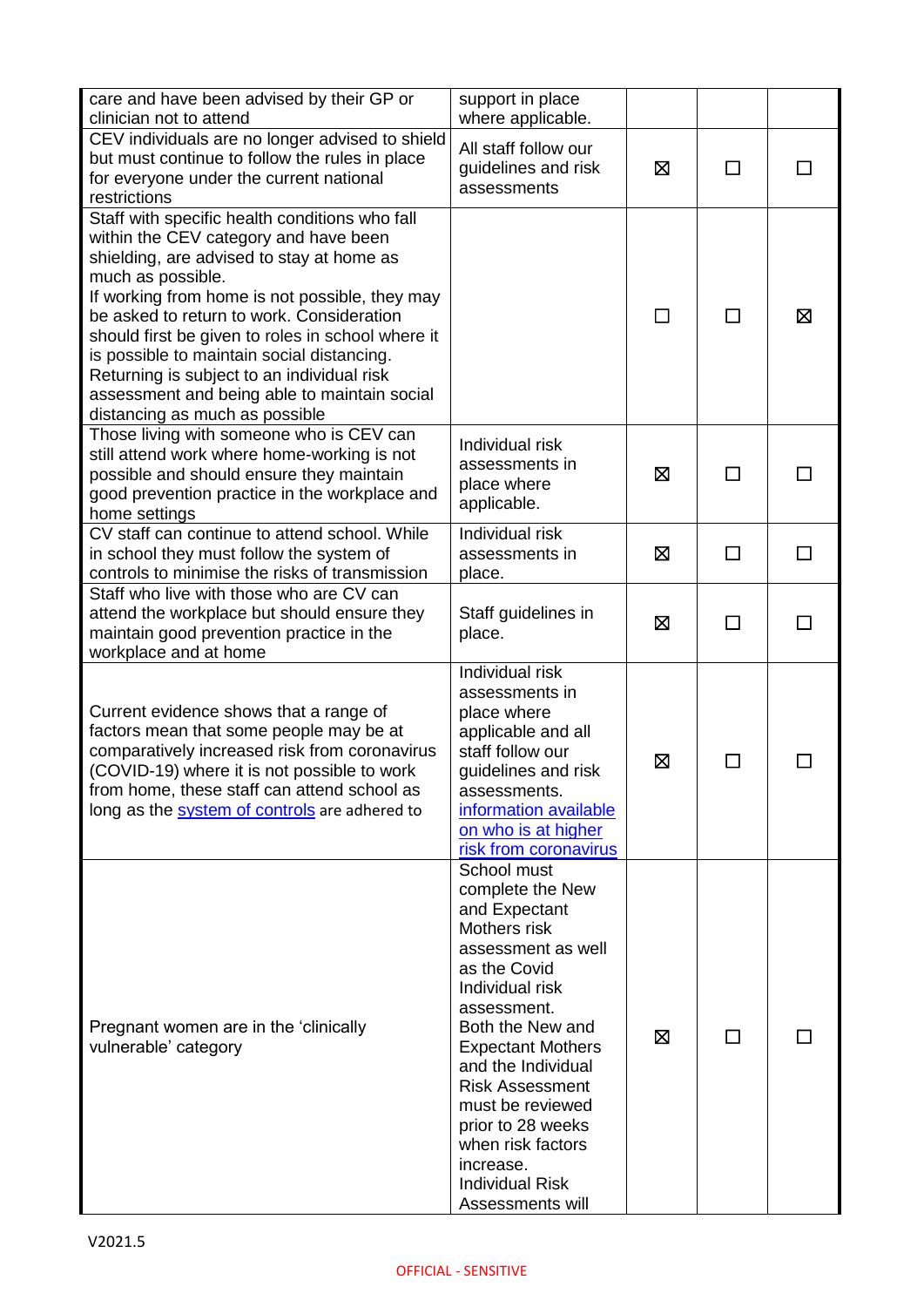|                                                                                                                                                                                                                                                                                                                                                                                                                                                                                                                                                                                                             | need to be subject to<br>regular review<br>RCOG Q&A covid19<br>virus infection and<br>pregnancy                                                                                                                                                                                                                                                                                                                             |   |   |
|-------------------------------------------------------------------------------------------------------------------------------------------------------------------------------------------------------------------------------------------------------------------------------------------------------------------------------------------------------------------------------------------------------------------------------------------------------------------------------------------------------------------------------------------------------------------------------------------------------------|-----------------------------------------------------------------------------------------------------------------------------------------------------------------------------------------------------------------------------------------------------------------------------------------------------------------------------------------------------------------------------------------------------------------------------|---|---|
| We currently advise, due to the increased risk<br>of serious illness and premature birth after 28<br>weeks gestation arising from Covid, that<br>pregnant colleagues in their 3 <sup>rd</sup> trimester do<br>not attend a physical workplace. Therefore,<br>from now on pregnant employees in their $3rd$<br>trimester should be directed to work from<br>home if they are currently attending a<br>workplace. This should happen as soon as<br>possible, and so managers are required to<br>send home any pregnant employees who<br>have reached the start of their 28 <sup>th</sup> week of<br>pregnancy | Currently no staff<br>affected.<br>As pregnant women<br>are currently advised<br>not to be vaccinated<br>and there continues<br>to be moderate<br>levels of coronavirus<br>transmission within<br>the community, we<br>have decided to<br>continue to advise<br>those in the 3 <sup>rd</sup><br>trimester of<br>pregnancy to<br>continue to remain<br>away from<br>workplaces<br>As per NYCC<br>recommendation              |   | 区 |
| All employers have a duty of care to their<br>employees, and this extends to their mental<br>health.<br>Make sure you have explained to all staff the<br>measures you are putting in place. Discuss<br>with all staff any changes in place as part of<br>these measures.<br>Because some staff may be particularly<br>anxious about returning, you may need extra<br>systems in place to support staff wellbeing                                                                                                                                                                                            | We provide various<br>support mechanisms<br>for staff including our<br>Mental Health page<br>on our school<br>website.<br>Read about the:<br>extra mental health<br>support for pupils<br>and teachers,<br><u>Wellbeing for</u><br><b>Education return</b><br>programme<br><b>Education</b><br><b>Support</b> provides a<br>free helpline for<br>school staff and<br>targeted support for<br>mental health and<br>wellbeing | ⊠ |   |
| Volunteers may be used to support the work<br>of the school, as would usually be the case                                                                                                                                                                                                                                                                                                                                                                                                                                                                                                                   | Volunteers are<br>assigned to one<br>Bubble.<br>Mixing of volunteers<br>across groups<br>should be kept to a<br>minimum, and they<br>should remain 2<br>metres from pupils<br>and staff where<br>possible                                                                                                                                                                                                                   | ⊠ |   |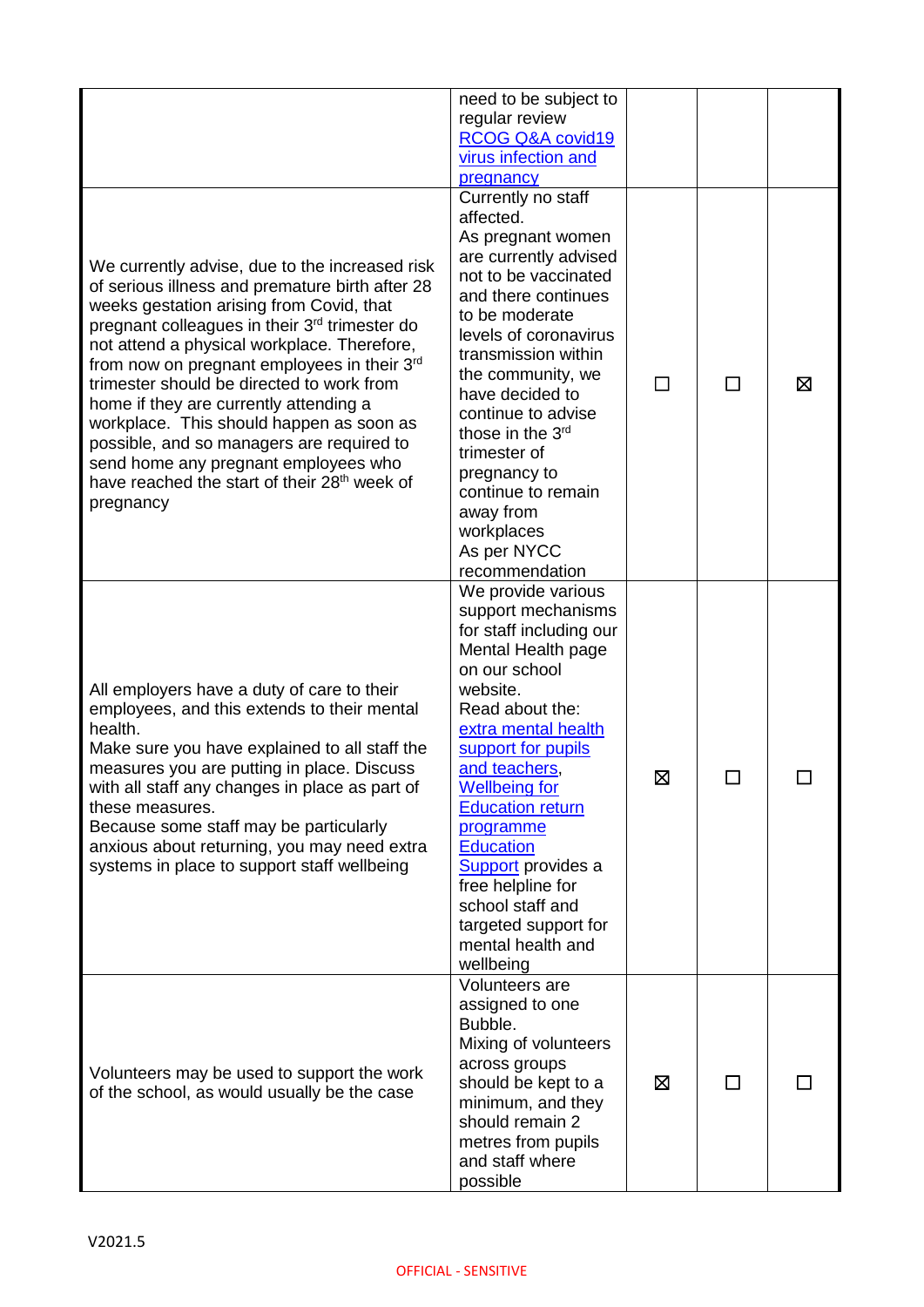| Specialists, therapists, clinicians and other<br>support staff for pupils with SEND provide<br>interventions as usual                                                                                                                                                                                               | We ask specialist<br>staff to social<br>distance at 2m if<br>possible.<br>We do not ask<br>outside agencies to<br>wear face masks,<br>but some of them<br>insist.                                                                                                                                                                                                                                                                                                                                                                                                                     | ⊠ | $\overline{\phantom{a}}$ |  |
|---------------------------------------------------------------------------------------------------------------------------------------------------------------------------------------------------------------------------------------------------------------------------------------------------------------------|---------------------------------------------------------------------------------------------------------------------------------------------------------------------------------------------------------------------------------------------------------------------------------------------------------------------------------------------------------------------------------------------------------------------------------------------------------------------------------------------------------------------------------------------------------------------------------------|---|--------------------------|--|
| Where it is necessary to use supply staff and<br>peripatetic teachers, those individuals will be<br>expected to comply with the school's<br>arrangements for managing and minimising<br>risk, including taking particular care to<br>minimise contact and maintain as much<br>distance as possible from other staff | Sports coaches will<br>be working outside<br>and expected to<br>social distance.<br>Music peris are able<br>to effectively socially<br>distance in the<br>meeting room or<br>hall. We will try to<br>keep the use of<br>supply to an<br>absolute minimum<br>and the agency we<br>use has tracking in<br>place.<br>To minimise the<br>numbers of<br>temporary staff<br>entering the school<br>premises, and<br>secure best value,<br>schools may wish to<br>use longer<br>assignments with<br>supply teachers and<br>agree a minimum<br>number of hours<br>across the academic<br>year | 区 |                          |  |
| Supply staff, volunteers and other temporary<br>or peripatetic staff can move between schools.                                                                                                                                                                                                                      | As above, we ask<br>specialist staff to<br>social distance at<br>2m if possible.<br>We do not ask<br>outside agencies to<br>wear face masks,<br>but some of them<br>insist.<br>They should ensure<br>they minimise<br>contact and maintain<br>as much distance as<br>possible from other<br>staff.<br>Such staff and<br>visitors must follow<br>your school's<br>arrangements for                                                                                                                                                                                                     | ⊠ | $\Box$                   |  |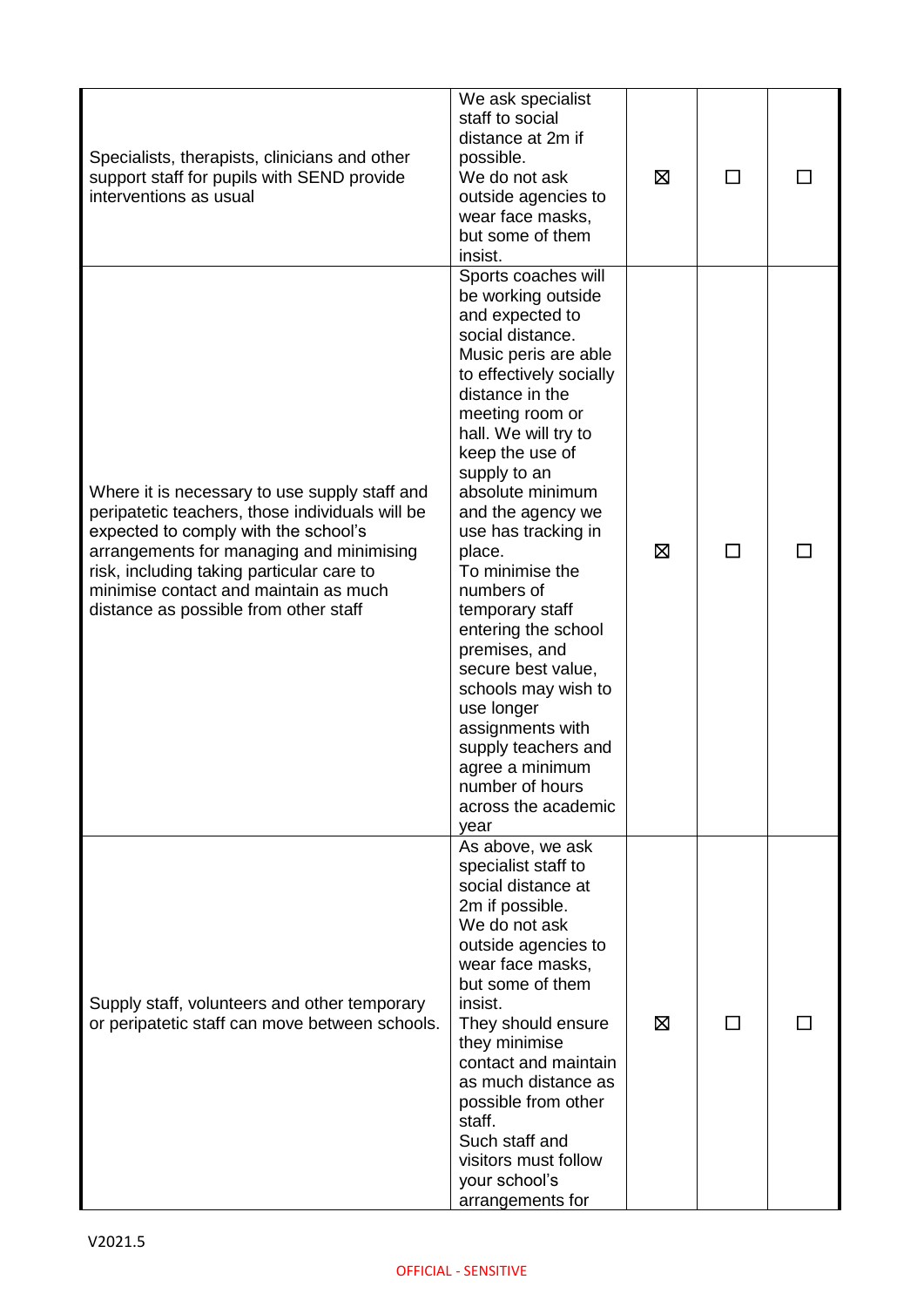| <b>Site User Becoming Unwell</b>                                                                                                                                                                                                                                                                                                                                                                                                    | managing and<br>minimising risk<br>based on the system<br>of controls. They<br>should also have<br>access to<br>information on the<br>safety arrangements<br>and be provided with<br>this as soon as<br>possible after the<br>booking.<br>This also applies to<br>other temporary staff<br>and volunteers<br>working in schools<br>such as:<br>support staff working<br>on a supply basis<br>peripatetic staff such<br>as music tutors and<br>sports coaches<br>those working in<br>before and after<br>school clubs |   |   |  |
|-------------------------------------------------------------------------------------------------------------------------------------------------------------------------------------------------------------------------------------------------------------------------------------------------------------------------------------------------------------------------------------------------------------------------------------|----------------------------------------------------------------------------------------------------------------------------------------------------------------------------------------------------------------------------------------------------------------------------------------------------------------------------------------------------------------------------------------------------------------------------------------------------------------------------------------------------------------------|---|---|--|
| If anyone in the school becomes unwell with a<br>new, continuous cough or a high temperature,<br>or has a loss of, or change in, their normal<br>sense of taste or smell (anosmia), they must<br>be sent home and advised to follow the                                                                                                                                                                                             | Clear guidelines<br>shared in Staff<br>Guidelines, letter<br>parents/carers and<br>Home School<br>Agreement and all<br>published on the<br>website.<br>Other members of<br>their household                                                                                                                                                                                                                                                                                                                           |   |   |  |
| guidance which sets out that they must<br>be sent them home to begin isolation -<br>the isolation period includes the day<br>the symptoms started and the next 10<br>full days<br>be advised to follow the guidance for<br>households with possible or confirmed<br>coronavirus (COVID-19) infection -<br><b>GOV.UK (www.gov.uk)</b><br>be advised to arrange to have a test as<br>soon as possible to see if they have<br>COVID-19 | (including any<br>siblings) should self-<br>isolate. Their<br>isolation period<br>includes the day<br>symptoms started<br>for the first person in<br>their household, or<br>the day their test<br>was taken if they did<br>not have symptoms,<br>whether this was a<br><b>Lateral Flow Device</b><br>(LFD) or Polymerase<br><b>Chain Reaction</b><br>(PCR) test), and the<br>next 10 full days. If a<br>member of the                                                                                                | ⊠ | □ |  |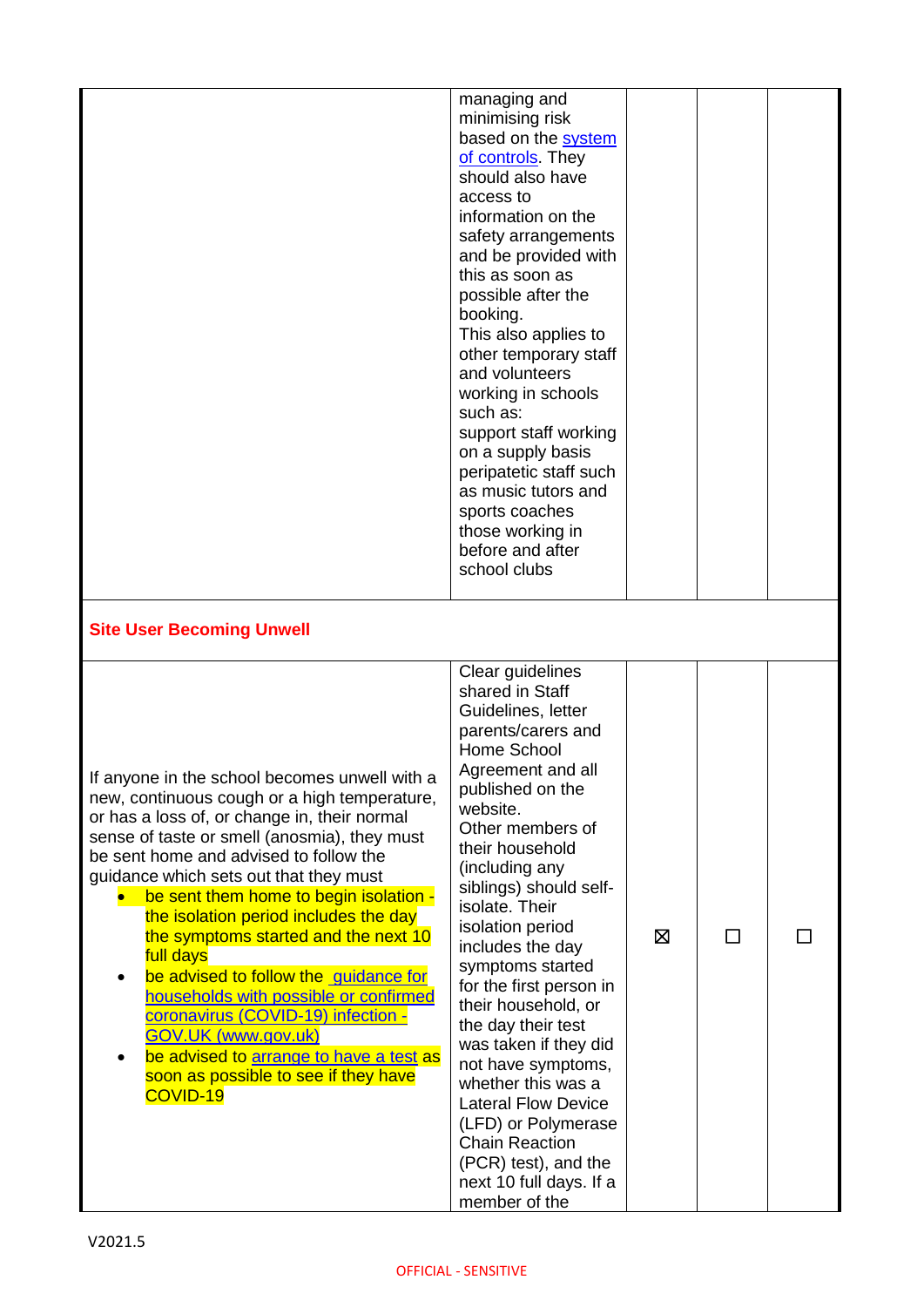|                                                                                                                                                                                                                                                                                                                      | household starts to<br>display symptoms<br>while self-isolating<br>they will need to<br>restart the 10 day<br>isolation period and<br>book a test                                                                                                                                                           |   |                |  |
|----------------------------------------------------------------------------------------------------------------------------------------------------------------------------------------------------------------------------------------------------------------------------------------------------------------------|-------------------------------------------------------------------------------------------------------------------------------------------------------------------------------------------------------------------------------------------------------------------------------------------------------------|---|----------------|--|
| If a pupil is awaiting collection, they should be<br>moved, if possible, to a room where they can<br>be isolated behind a closed door, depending<br>on the age of the Pupils and with appropriate<br>adult supervision if required. A window should<br>be opened for fresh air ventilation if it is safe<br>to do so | A plastic chair is<br>available in the front<br>entrance. If weather<br>permits the child will<br>sit outdoors<br>supervised by the<br>administrator at a<br>safe distance.<br>If it is not possible to<br>isolate them, move<br>them to an area<br>which is at least 2<br>metres away from<br>other people | ⊠ |                |  |
| If the pupil needs to go to the toilet while<br>waiting to be collected, they should use a<br>separate toilet if possible. The toilet should be<br>cleaned and disinfected using standard<br>cleaning products before being used by<br>anyone else                                                                   | There is a separate<br>staff toilet available,<br>near the main office,<br>which can be<br>cleaned after use.                                                                                                                                                                                               | ⊠ |                |  |
| PPE should be worn by staff caring for the<br>pupil while they await collection if a distance of<br>2 metres cannot be maintained (such as for a<br>very young pupil or a pupil with complex<br>needs)                                                                                                               | PPE available in the<br>main office.<br>See Inadequate<br><b>Personal Protection</b><br>& PPE section of<br>this risk assessment                                                                                                                                                                            | ⊠ |                |  |
| In non-residential schools, if a pupil displays<br>coronavirus (COVID-19) symptoms, or has a<br>positive test, while at their school they should<br>avoid using public transport and, wherever<br>possible, be collected by a member of their<br>family or household                                                 | Staff aware<br>If someone who<br>uses dedicated<br>transport tests<br>positive, local<br>authorities should<br>work with schools<br>and colleges to<br>identify close<br>contacts                                                                                                                           | ⊠ |                |  |
| In exceptional circumstances, if parents or<br>carers cannot arrange to have their child<br>collected, if age-appropriate and safe to do so<br>the child should walk, cycle or scoot home<br>following a positive test result                                                                                        | We will avoid this at<br>all costs.<br>If this is not possible,<br>alternative<br>arrangements may<br>need to be<br>organised by the<br>school. The local<br>authority may be<br>able to help source a<br>suitable vehicle<br>which would provide<br>appropriate<br>protection for the                      | ⊠ | $\blacksquare$ |  |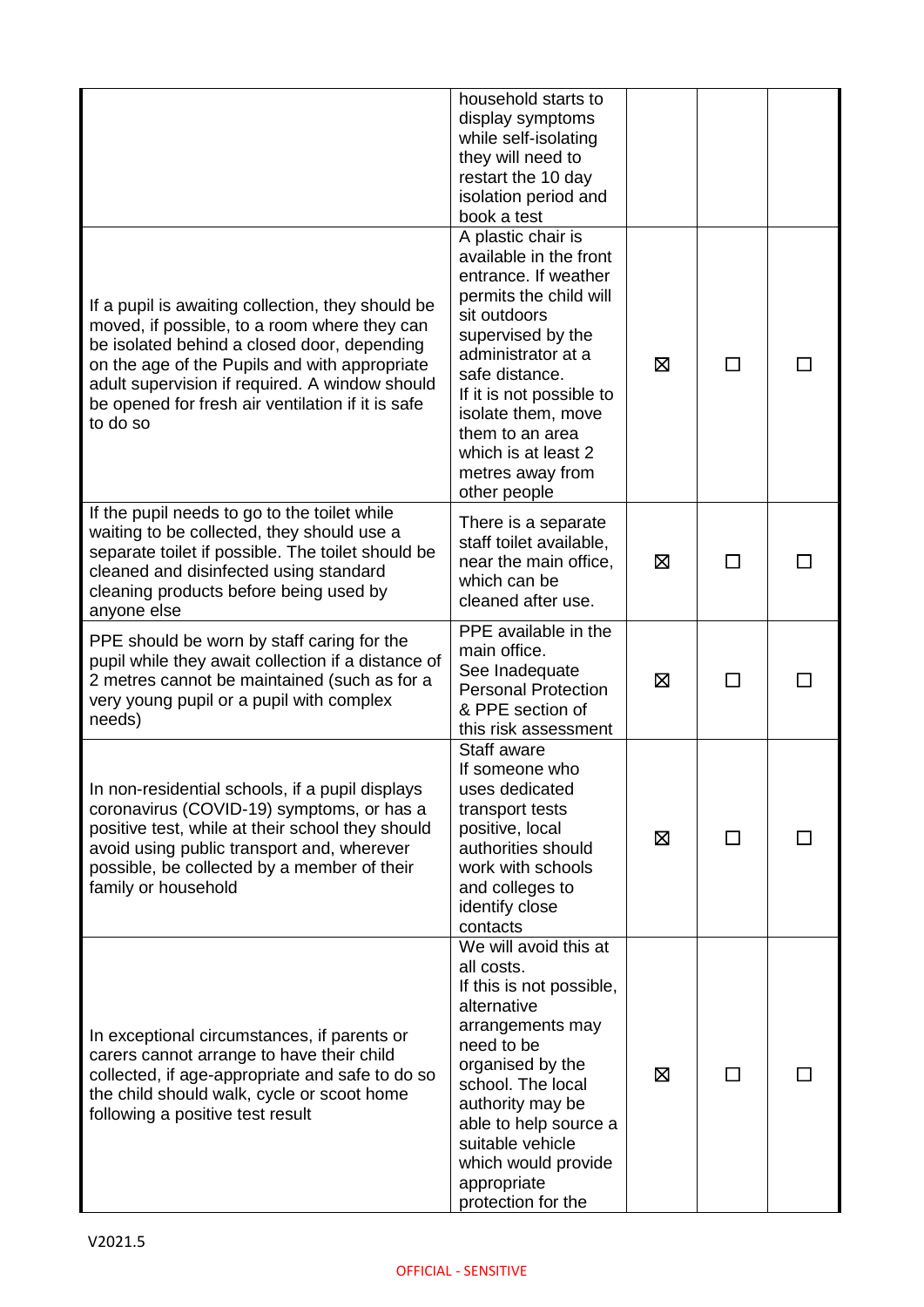|                                                                                                                                                                                                                                                                                                                                                                                                                                                                                                                                                                                                                                                                                                                                                                                                                                                                                                                                                                                                                       | driver, who must be<br>made aware that the<br>individual has tested<br>positive or is<br>displaying symptoms                                                                           |   |        |  |
|-----------------------------------------------------------------------------------------------------------------------------------------------------------------------------------------------------------------------------------------------------------------------------------------------------------------------------------------------------------------------------------------------------------------------------------------------------------------------------------------------------------------------------------------------------------------------------------------------------------------------------------------------------------------------------------------------------------------------------------------------------------------------------------------------------------------------------------------------------------------------------------------------------------------------------------------------------------------------------------------------------------------------|----------------------------------------------------------------------------------------------------------------------------------------------------------------------------------------|---|--------|--|
| In an emergency, call 999 if the pupil is<br>seriously ill or injured or their life is at risk.                                                                                                                                                                                                                                                                                                                                                                                                                                                                                                                                                                                                                                                                                                                                                                                                                                                                                                                       | Clear guidance<br>shared in Staff<br>Guidelines.<br>Anyone with<br>coronavirus (COVID-<br>19) symptoms<br>should not visit the<br>GP, pharmacy,<br>urgent care centre or<br>a hospital | ⊠ | $\Box$ |  |
| Any member of staff who has provided close<br>contact care to someone with symptoms,<br>regardless of whether they are wearing PPE,<br>and all other members of staff or pupils who<br>have been in close contact with that person,<br>do not need to go home to self-isolate unless:<br>the symptomatic person subsequently<br>tests positive<br>they develop symptoms themselves (in<br>which case, they should self-isolate<br>immediately and <b>arrange to have a</b><br>test)<br>they are requested to do so by NHS<br>Test and Trace or the Public Health<br>England (PHE) advice service<br>(or PHE local health protection team if<br>escalated) which is a legal obligation<br>they have tested positive from<br>an LFD or PCR test as part of a community or<br>worker programme. If an LFD test is taken<br>first, and a confirmatory PCR test is then<br>taken within 2 days of the positive lateral flow<br>test, and is negative, it overrides the LFD test<br>and the individual can return to school | Clear guidance<br>shared in Staff<br>Guidelines.                                                                                                                                       | ⊠ |        |  |
| Everyone must wash their hands thoroughly<br>for 20 seconds with soap and running water or<br>use hand sanitiser after any contact with<br>someone who is unwell                                                                                                                                                                                                                                                                                                                                                                                                                                                                                                                                                                                                                                                                                                                                                                                                                                                      | Clear guidance<br>shared in Staff<br>Guidelines.                                                                                                                                       | ⊠ | $\Box$ |  |
| The area around the person with symptoms<br>must be cleaned with normal household<br>disinfectant after they have left to reduce the<br>risk of passing the infection on to other people                                                                                                                                                                                                                                                                                                                                                                                                                                                                                                                                                                                                                                                                                                                                                                                                                              | Additional cleaning<br>will take place.<br>COVID-19: cleaning<br>of non-healthcare<br>settings guidance                                                                                | ⊠ |        |  |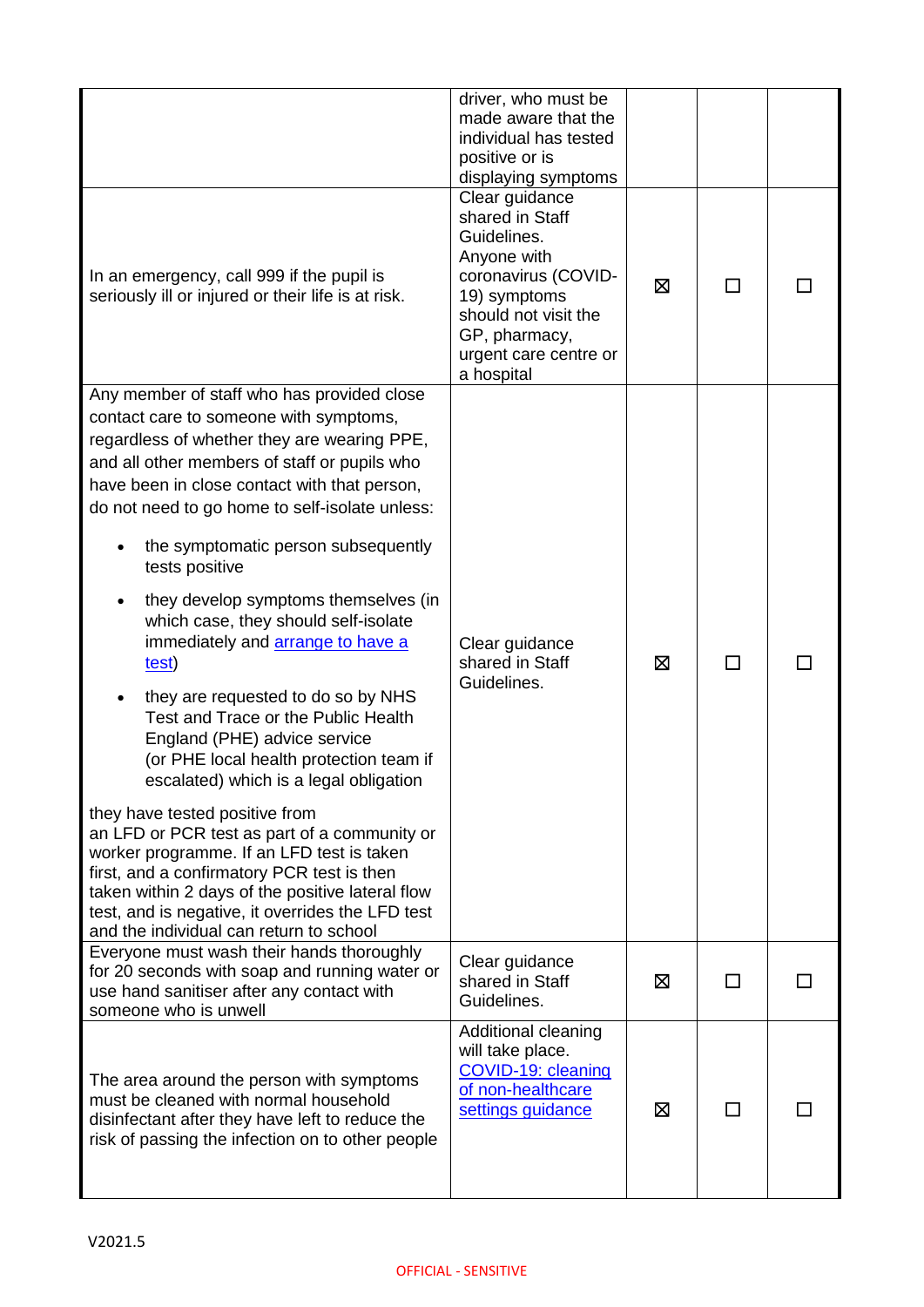| <b>Site User Developing Symptoms</b>                                                                                                                                                                                                                                                                                                                                                                                                                                                                                                                                                                                                                                            |                                                                                                                                                                                                                                                                                                                                                                                                                                                                                                                                      |   |    |  |
|---------------------------------------------------------------------------------------------------------------------------------------------------------------------------------------------------------------------------------------------------------------------------------------------------------------------------------------------------------------------------------------------------------------------------------------------------------------------------------------------------------------------------------------------------------------------------------------------------------------------------------------------------------------------------------|--------------------------------------------------------------------------------------------------------------------------------------------------------------------------------------------------------------------------------------------------------------------------------------------------------------------------------------------------------------------------------------------------------------------------------------------------------------------------------------------------------------------------------------|---|----|--|
| Schools must ensure that staff members and<br>parents/carers understand that they will need<br>to be ready and willing to <b>book a test</b> if they<br>are displaying symptoms. The main symptoms<br>are a high temperature, a new continuous<br>cough and/or a loss or change to your sense<br>of smell or taste. Staff and pupils must not<br>come into the school if they have symptoms,<br>and must be sent home to self-isolate if they<br>develop them in school. All children can be<br>tested if they have symptoms, including<br>children under 5, but children aged 11 and<br>under will need to be helped by their parents<br>or carers if using a home testing kit | Clear guidance<br>shared in Staff<br>Guidelines and letter<br>to parents.<br>The advice service<br>(or PHE local health<br>protection team if<br>escalated) will<br>provide definitive<br>advice on who must<br>be sent home. A<br>template letter will<br>be provided to<br>schools, on the<br>advice of the health<br>protection team, to<br>send to parents and<br>staff if needed                                                                                                                                                | ⊠ | ΙI |  |
| School have received an initial supply of 10<br>PCR test kits before the start of the autumn<br>term in 2020 and information about how to<br>order to replenish this supply when they are<br>running out                                                                                                                                                                                                                                                                                                                                                                                                                                                                        | PCR Tests in school<br>and additional pack<br>ordered.<br>You can replenish<br>these kits when they<br>run out by making<br>an order through the<br>online portal. You<br>should call the Test<br>and Trace helpdesk<br>on 119                                                                                                                                                                                                                                                                                                       | ⊠ | ΙI |  |
| School determines how to prioritise the<br>distribution of their test kits in order to<br>minimise the impact of the virus on the<br>education of their pupils.                                                                                                                                                                                                                                                                                                                                                                                                                                                                                                                 | The EHT or HoS<br>authorises the issue<br>of PCR test kits on<br>an individual case<br>basis.<br>The test kits sent to<br>schools are provided<br>to be used in the<br>exceptional<br>circumstance that an<br>individual becomes<br>symptomatic and<br>schools believe they<br>may have barriers to<br>accessing testing<br>elsewhere.<br>These kits can be<br>given directly to staff<br>or parents and<br>carers collecting a<br>child who has<br>developed<br>symptoms at school.<br>In particular, these<br>tests kits will also | ⊠ |    |  |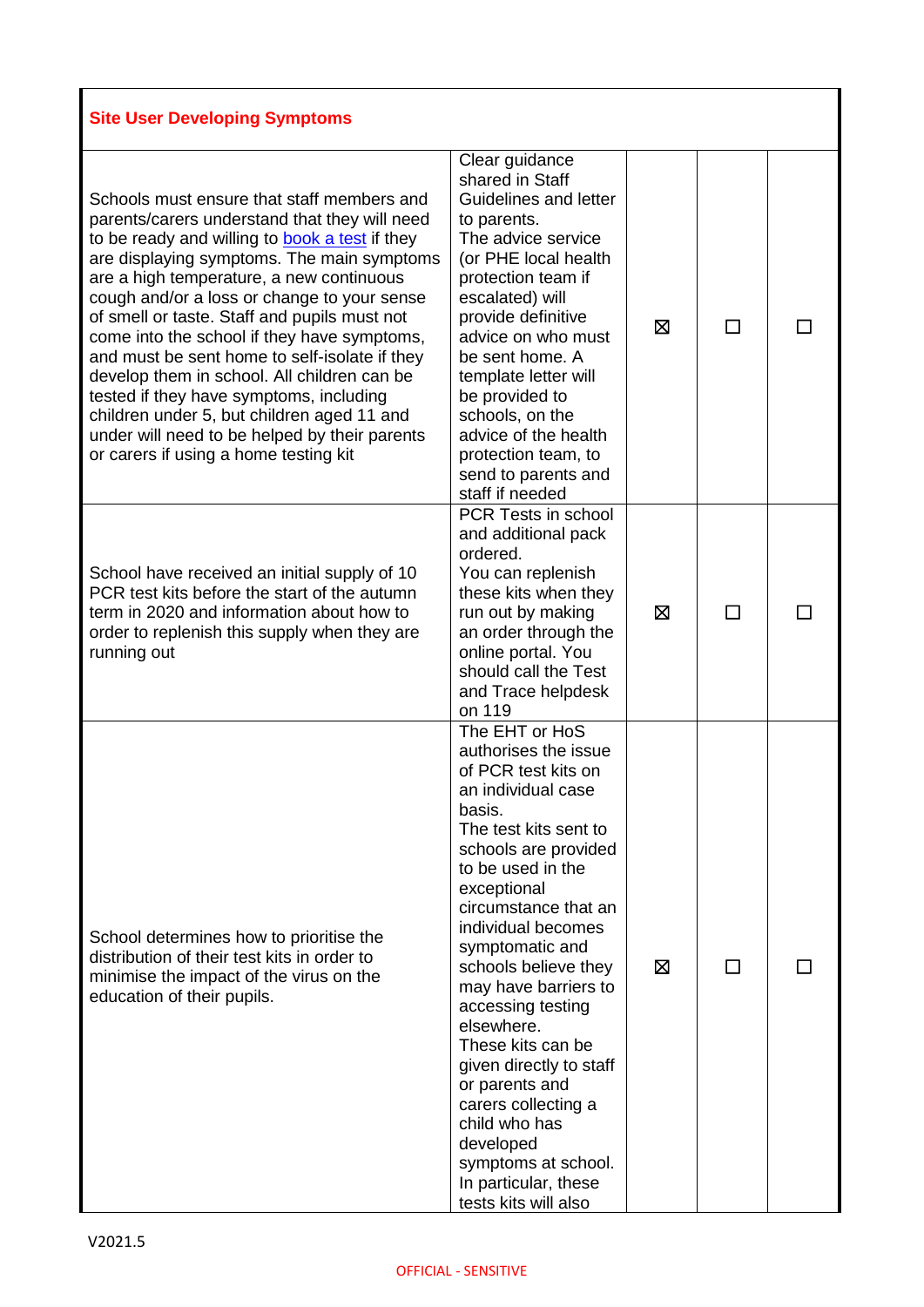|                                                                                                                                                                                                                                                                                                            | help ensure that<br>symptomatic staff<br>can also get a test<br>and if they test<br>negative, can return<br>to work as soon as<br>they no longer have<br>symptoms of<br>coronavirus (COVID-<br>19). Further<br>information is<br>provided in our<br>guidance<br>Coronavirus<br>(COVID-19): test kits<br>for schools and FE<br>providers. |   |              |  |
|------------------------------------------------------------------------------------------------------------------------------------------------------------------------------------------------------------------------------------------------------------------------------------------------------------|------------------------------------------------------------------------------------------------------------------------------------------------------------------------------------------------------------------------------------------------------------------------------------------------------------------------------------------|---|--------------|--|
| The asymptomatic testing programme does<br>not replace the current testing policy for those<br>with symptoms. Anyone with symptoms (even<br>if they recently had a negative LFD test<br>result), should still self-isolate immediately<br>according to government guidelines                               | Clear guidance<br>shared in Staff<br>Guidelines.                                                                                                                                                                                                                                                                                         | ⊠ | П            |  |
| It remains essential that anyone who gets a<br>positive result from an LFD test self-isolates<br>immediately, as must other members of their<br>household, while they get a<br>confirmatory PCR test                                                                                                       | Clear guidance<br>shared in Staff<br>Guidelines and<br>letters to parents.                                                                                                                                                                                                                                                               | ⊠ | $\mathbf{I}$ |  |
| Whilst awaiting the confirmatory PCR result,<br>pupils, students and staff and close contacts<br>should continue to self-isolate                                                                                                                                                                           | Clear guidance<br>shared in Staff<br>Guidelines and<br>letters to parents.                                                                                                                                                                                                                                                               | 区 | $\Box$       |  |
| Those with symptoms are expected to order a<br>test online or visit a test site to take a lab-<br>based polymerase chain reaction (PCR) test<br>to check if they have the virus                                                                                                                            | Clear guidance<br>shared in Staff<br>Guidelines.                                                                                                                                                                                                                                                                                         | ⊠ |              |  |
| Schools must ensure that staff members and<br>parents/carers understand that they will need<br>to be ready and willing to provide details of<br>anyone they have been in close contact with if<br>they were to test positive for coronavirus<br>(COVID-19) or if asked by NHS Test & Trace                 | Clear guidance<br>shared in Staff<br>Guidelines and<br>letters to parents.                                                                                                                                                                                                                                                               | ⊠ | П            |  |
| Schools must ensure that staff members and<br>parents/carers understand that they will need<br>to be ready and willing to self-isolate if they<br>have been in close contact with someone who<br>develops coronavirus (COVID-19) symptoms<br>or someone who tests positive for coronavirus<br>$(COVID-19)$ | Clear guidance<br>shared in Staff<br>Guidelines and<br>letters to parents.<br>Household members<br>of those contacts<br>who are sent home<br>do not need to self-<br>isolate themselves<br>unless the child,<br>young person or<br>staff member who is<br>self-isolating<br>subsequently<br>develops symptoms                            | ⊠ | П            |  |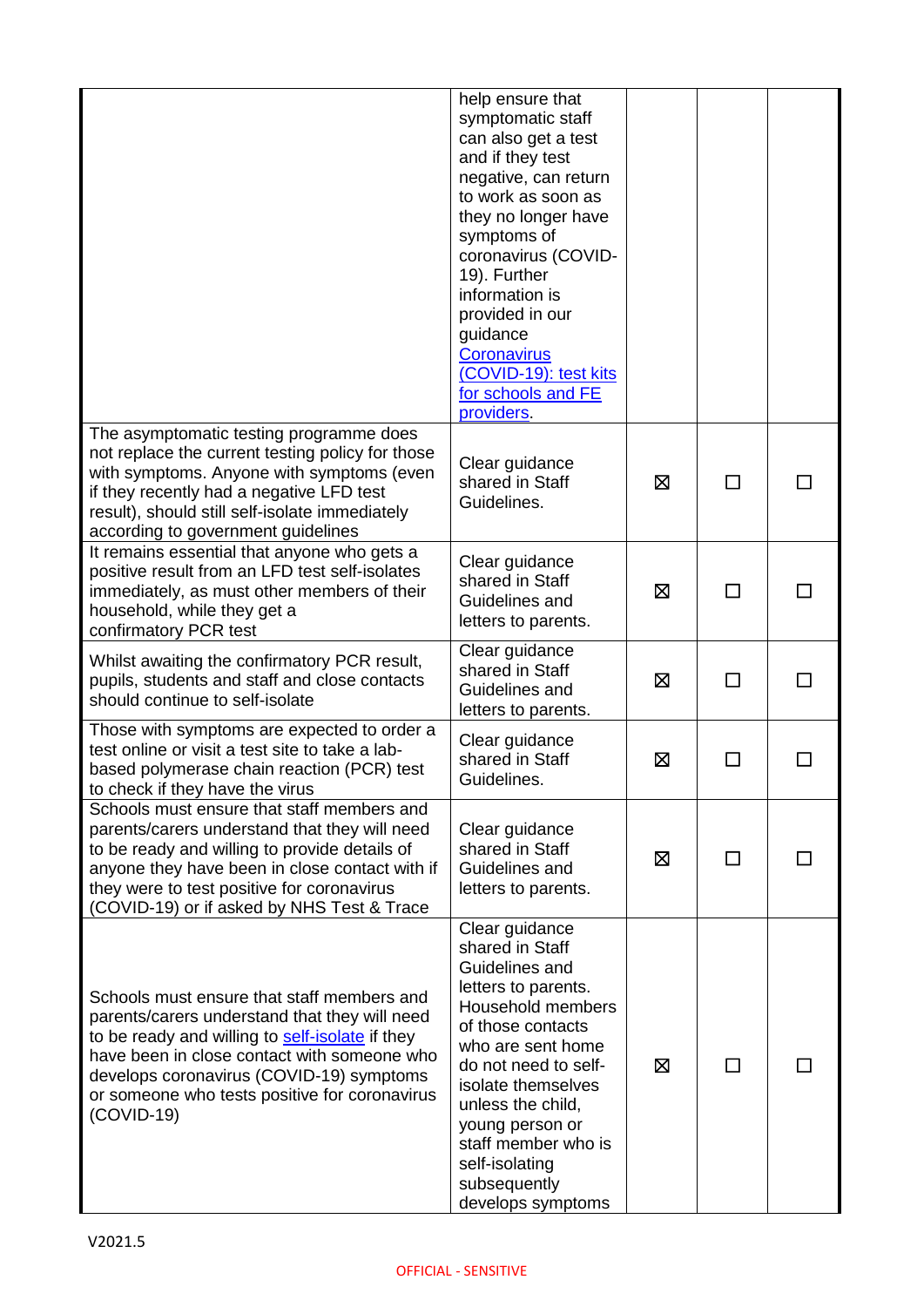| Parents and staff are asked to inform the<br>school immediately of the results of a test                                                                                                                                                                                                                                                                                                                                                                                                                                                                                                                                                                                          | Clear guidance<br>shared in Staff<br>Guidelines and<br>letters to parents -<br>Logs in place.<br>Schools must not<br>share the names or<br>details of people<br>with coronavirus<br>(COVID-19) unless<br>essential to protect<br>others                                        | ⊠ | ΙI     |  |
|-----------------------------------------------------------------------------------------------------------------------------------------------------------------------------------------------------------------------------------------------------------------------------------------------------------------------------------------------------------------------------------------------------------------------------------------------------------------------------------------------------------------------------------------------------------------------------------------------------------------------------------------------------------------------------------|--------------------------------------------------------------------------------------------------------------------------------------------------------------------------------------------------------------------------------------------------------------------------------|---|--------|--|
| If a member of the household starts to display<br>symptoms while self-isolating they will need to<br>restart the 10-day isolation period and book a<br>test.                                                                                                                                                                                                                                                                                                                                                                                                                                                                                                                      | Clear guidance<br>shared in Staff<br>Guidelines and<br>letters to parents.                                                                                                                                                                                                     | ⊠ |        |  |
| If anyone tests positive whilst not experiencing<br>symptoms, but develops symptoms during the<br>isolation period, they must restart the 10-day<br>isolation period from the day they developed<br>symptoms.                                                                                                                                                                                                                                                                                                                                                                                                                                                                     | Clear guidance<br>shared in Staff<br>Guidelines and<br>letters to parents.                                                                                                                                                                                                     | ⊠ | П      |  |
| If someone with symptoms tests negative for<br>coronavirus (COVID-19), then they should<br>stay at home until they are recovered as usual<br>from their illness but can safely return<br>thereafter. The only exception to return<br>following a negative test result is where an<br>individual is separately identified as a close<br>contact of a confirmed case, when they will<br>need to self-isolate for 10 days from the date<br>of that contact                                                                                                                                                                                                                           | Clear guidance<br>shared in Staff<br>Guidelines and<br>letters to parents.<br>Schools should not<br>request evidence of<br>negative test results<br>or other medical<br>evidence before<br>admitting children or<br>welcoming them<br>back after a period<br>of self-isolation | ⊠ | П      |  |
| Someone who is self-isolating because they<br>have been in close contact with someone who<br>has tested positive for coronavirus (COVID-<br>19) starts to feel unwell and gets a test for<br>coronavirus themselves, and the test delivers<br>a negative result, they must remain in isolation<br>for the remainder of the 10-day isolation<br>period                                                                                                                                                                                                                                                                                                                             | Clear guidance<br>shared in Staff<br>Guidelines and<br>letters to parents.<br>This is because they<br>could still develop<br>coronavirus (COVID-<br>19) within the<br>remaining days                                                                                           | 区 | $\Box$ |  |
| If someone with symptoms tests positive, they<br>should follow the 'stay at home: guidance for<br>households with possible or confirmed<br>coronavirus (COVID-19) infection' and must<br>continue to self-isolate for at least 10 days<br>from the onset of their symptoms and then<br>return to school only if they do not have<br>symptoms other than cough or loss of sense<br>of smell/taste. This is because a cough or<br>anosmia can last for several weeks once the<br>infection has gone. The 10-day period starts<br>from the day when they first became ill. If they<br>still have a high temperature, they should<br>continue to self-isolate until their temperature | Clear guidance<br>shared in Staff<br>Guidelines and<br>letters to parents.                                                                                                                                                                                                     | ⊠ | $\sim$ |  |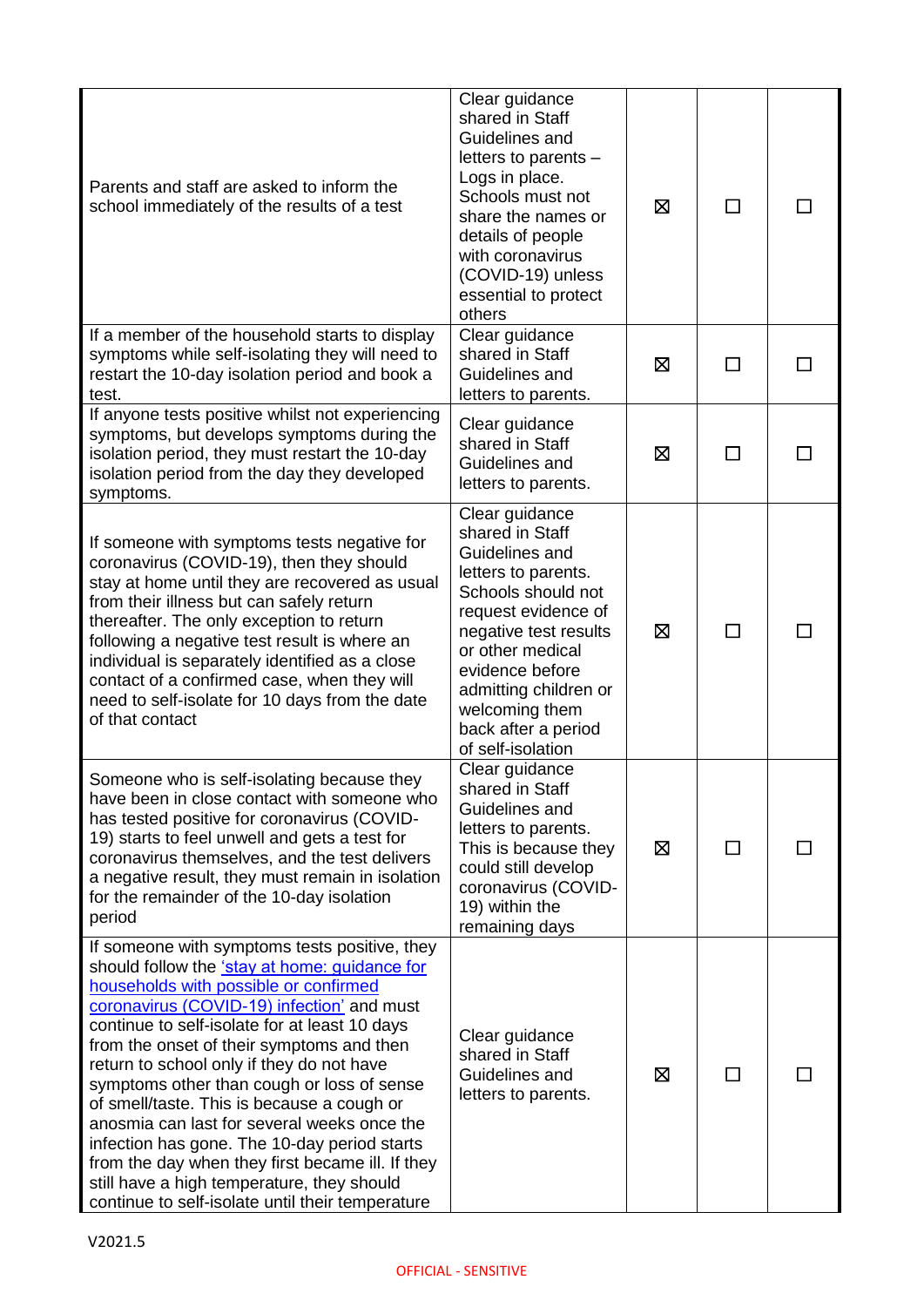| returns to normal. Other members of their<br>household should all self-isolate for the full 10<br>days                                                                                                                                           |                                                                                                                                                                                                                                                                                                                                                                                                                                                                                                                                                                                                                                                                                                                                                                                                                                                                                                                                                                                                                                                                                                            |   |   |  |
|--------------------------------------------------------------------------------------------------------------------------------------------------------------------------------------------------------------------------------------------------|------------------------------------------------------------------------------------------------------------------------------------------------------------------------------------------------------------------------------------------------------------------------------------------------------------------------------------------------------------------------------------------------------------------------------------------------------------------------------------------------------------------------------------------------------------------------------------------------------------------------------------------------------------------------------------------------------------------------------------------------------------------------------------------------------------------------------------------------------------------------------------------------------------------------------------------------------------------------------------------------------------------------------------------------------------------------------------------------------------|---|---|--|
| Schools send home those people who have<br>been in close contact with the person who has<br>tested positive, advising them to self-isolate<br>for 10 days since they were last in close<br>contact with that person when they were<br>infectious | Clear guidance<br>shared in Staff<br>Guidelines and letter<br>to parents.<br>Advice taken from<br>the DfE helpline on<br>each positive case.<br>Close contact can<br>be anyone who:<br>lives in the same<br>household as<br>someone with<br>Coronavirus<br>$(COVID-19)$<br>symptoms or who<br>has tested positive<br>for coronavirus<br>$(COVID-19)$<br>has had any of the<br>following types of<br>contact with<br>someone who has<br>tested positive for<br>coronavirus (COVID-<br>19) with either a<br>PCR test or LFD test<br>(if a<br>confirmatory PCR te<br>st is negative,<br>provided it was<br>taken within two<br>days of the<br>positive LFD, it<br>overrides the lateral<br>flow test and close<br>contacts can stop<br>self isolating):<br>face-to-face contact<br>including being<br>coughed on or<br>having a face-to-<br>face conversation<br>within 1 metre<br>been within 1 metre<br>for 1 minute or<br>longer without face-<br>to-face contact<br>been within 2 metres<br>of someone for more<br>than 15 minutes<br>(either as a one-off<br>contact or added up<br>together over 1 day) | ⊠ | П |  |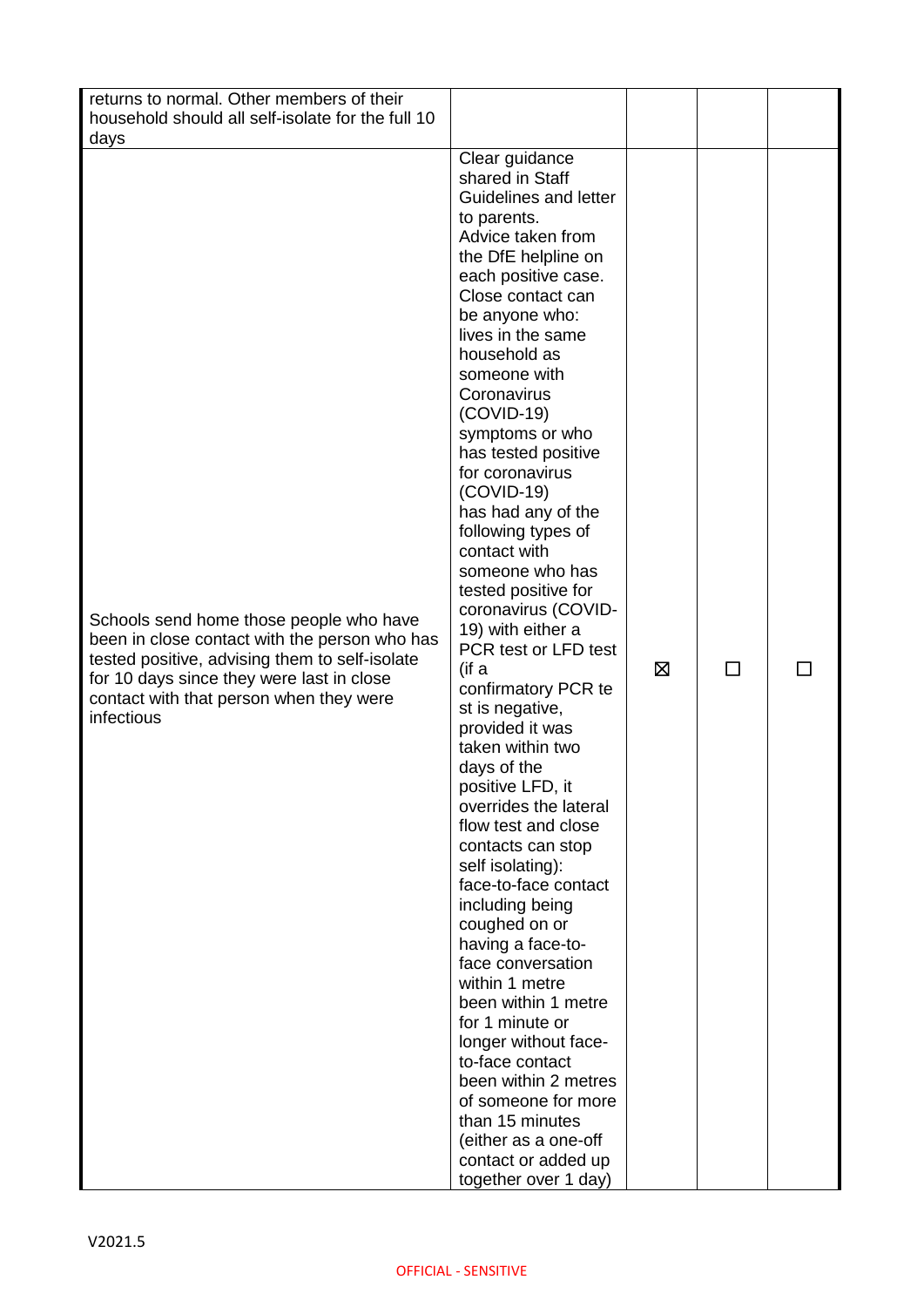|                                                                                                                                                                                                                                                                                       | travelled in the same<br>vehicle or a plane                                                                                                                                                                                                                                                                                                                                                                                                                                                  |              |                          |   |
|---------------------------------------------------------------------------------------------------------------------------------------------------------------------------------------------------------------------------------------------------------------------------------------|----------------------------------------------------------------------------------------------------------------------------------------------------------------------------------------------------------------------------------------------------------------------------------------------------------------------------------------------------------------------------------------------------------------------------------------------------------------------------------------------|--------------|--------------------------|---|
| School must take swift action when they<br>become aware that someone who has<br>attended has tested positive for coronavirus<br>and must contact the dedicated advice service<br>introduced by Public Health England (PHE)<br>and delivered by the NHS Business Services<br>Authority | Each individual<br>positive case is<br>immediately<br>reported to the Trust<br>and discussed with<br>the DfE helpline and<br>advice followed.<br>This can be reached<br>by calling the DfE<br>Helpline on 0800<br>046 8687 and<br>selecting option 1 for<br>advice on the action<br>to take in response<br>to a positive case.<br>Schools will be put<br>through to a team of<br>advisers who will<br>inform them of what<br>action is needed<br>based on the latest<br>public health advice | ⊠            | П                        |   |
| Public Health England has good evidence that<br>routinely taking the temperature of pupils by<br>the school is not recommended as this is an<br>unreliable method for identifying coronavirus<br>(COVID-19) so this does not take place                                               | Staff aware.<br>We do have an<br>infrared<br>thermometer<br>available, which may<br>be used if children<br>appear unwell.                                                                                                                                                                                                                                                                                                                                                                    | ⊠            | $\sim$                   |   |
| <b>Inadequate Hand Washing/Personal Hygiene</b>                                                                                                                                                                                                                                       |                                                                                                                                                                                                                                                                                                                                                                                                                                                                                              |              |                          |   |
| Staff/pupils/cleaners/contractors etc. will be<br>reminded to clean their hands regularly,<br>including;<br>when they arrive at the school<br>when they return from breaks<br>when they change rooms<br>before and after eating                                                       | Clear guidance<br>shared in Staff<br>Guidelines and on<br>posters near the<br>main entrance.<br>Ensure that staff<br>have sufficient time<br>to wash their hands<br>regularly, as<br>frequently as pupils                                                                                                                                                                                                                                                                                    | 区            | П                        |   |
| Consideration given to how often pupils and<br>staff will need to wash their hands and<br>incorporated time for this is in timetables or<br>lesson plans                                                                                                                              | Staff have<br>timetabled<br>handwashing at key<br>points during the<br>day.                                                                                                                                                                                                                                                                                                                                                                                                                  | ⊠            |                          |   |
| Staff working with pupils who spit<br>uncontrollably may want more opportunities to<br>wash their hands than other staff                                                                                                                                                              |                                                                                                                                                                                                                                                                                                                                                                                                                                                                                              | $\mathsf{L}$ | $\mathbf{I}$             | ⊠ |
| Pupils who use saliva as a sensory stimulant<br>or who struggle with 'catch it, bin it, kill it' may<br>also need more opportunities to wash their<br>hands and this has been considered                                                                                              | Support in place as<br>required, especially<br>with Y1                                                                                                                                                                                                                                                                                                                                                                                                                                       | 区            | $\overline{\phantom{a}}$ |   |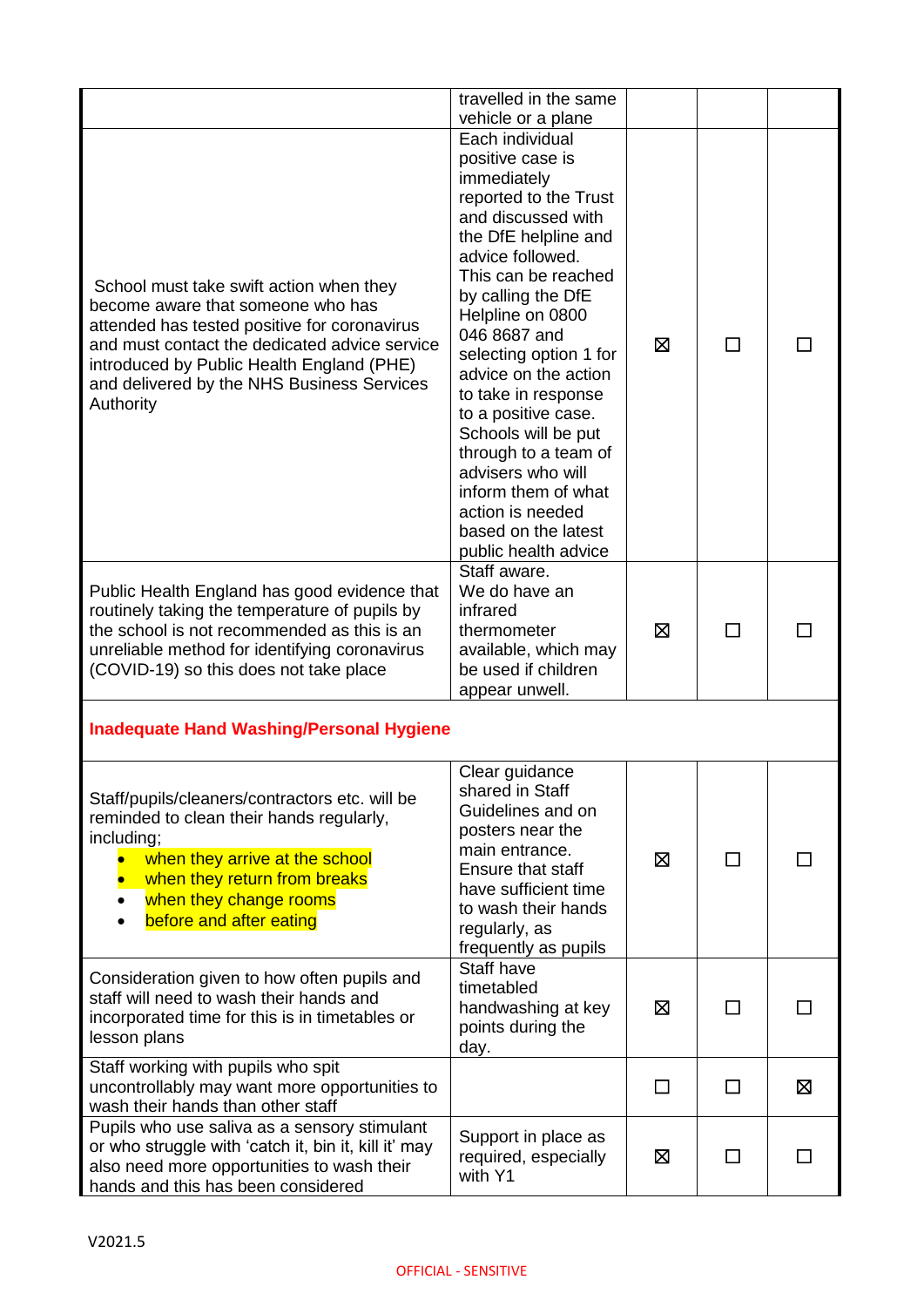| Help given to pupils with complex needs to<br>clean their hands properly                                                                                                                                                                                                                                                  | Support in place as<br>required                                                                                                                                                                                                                                                                                                                   | ⊠ | $\mathsf{L}$  | П  |
|---------------------------------------------------------------------------------------------------------------------------------------------------------------------------------------------------------------------------------------------------------------------------------------------------------------------------|---------------------------------------------------------------------------------------------------------------------------------------------------------------------------------------------------------------------------------------------------------------------------------------------------------------------------------------------------|---|---------------|----|
| Risk assessments for pupils with complex<br>needs that may struggle to maintain as good<br>respiratory hygiene as their peers, for example<br>those who spit uncontrollably or use saliva as<br>a sensory stimulant, have been updated in<br>order to support these pupils and the staff<br>working with them             |                                                                                                                                                                                                                                                                                                                                                   |   |               | ⊠  |
| Hands are washed with liquid soap & water for<br>a minimum of 20 seconds                                                                                                                                                                                                                                                  | Clear guidance<br>shared in Staff<br>Guidelines and on<br>posters.                                                                                                                                                                                                                                                                                | ⊠ | П             |    |
| The school has considered whether they have<br>enough hand washing or hand sanitiser<br>'stations' available so that all pupils and staff<br>can clean their hands regularly                                                                                                                                              | All classrooms have<br>their own sinks, plus<br>additional facilities<br>available in toilets.                                                                                                                                                                                                                                                    | ⊠ | $\mathcal{L}$ |    |
| Alcohol based hand cleansers/gels can only<br>be used if soap and water are not available,<br>but is not a substitute for hand washing. Such<br>gels MUST ONLY BE USED UNDER CLOSE<br>SUPERVISION. In normal circumstances<br>pupils should not be using alcohol based hand<br>cleansers because of the risk of ingestion | All classrooms have<br>their own sinks, plus<br>additional facilities<br>available in toilets.<br>Skin friendly<br>cleaning wipes can<br>be used as an<br>alternative<br>Before boarding and<br>when leaving the<br>bus, the TA will<br>supervise the use of<br>hand gel for each<br>child.                                                       | ⊠ | $\mathbf{I}$  |    |
| School has embedded hand washing routines<br>into school culture, supported by behaviour<br>expectations to help ensure younger pupils<br>and those with complex needs understand the<br>need to follow them                                                                                                              | As above, staff have<br>timetabled<br>handwashing at key<br>points during the<br>day.                                                                                                                                                                                                                                                             | ⊠ |               |    |
| The 'catch it, bin it, kill it' approach is very<br>important and is promoted                                                                                                                                                                                                                                             | Clear guidance<br>shared in Staff<br>Guidelines and<br>Home School<br>Agreement.<br>Gerras spread easily Always samp<br>Houses and Lee them to catch per<br>cough or treasure<br>severtal first-ry ran<br>Useam, Dispese of your Hissen as soon as<br><b>COMMERCIAL</b><br>urbo you touch. Clean your hands at<br>sport as you can.<br><b>NHS</b> | ⊠ | $\mathsf{L}$  |    |
| Disposable tissues are available in each room<br>for both staff and pupil use                                                                                                                                                                                                                                             | Available in every<br>room                                                                                                                                                                                                                                                                                                                        | ⊠ | ΙI            | ΙI |
| Bins (ideally lidded pedal bins) for tissues are<br>available in each room                                                                                                                                                                                                                                                | Available in every<br>room and tied off at                                                                                                                                                                                                                                                                                                        | 区 | I.            |    |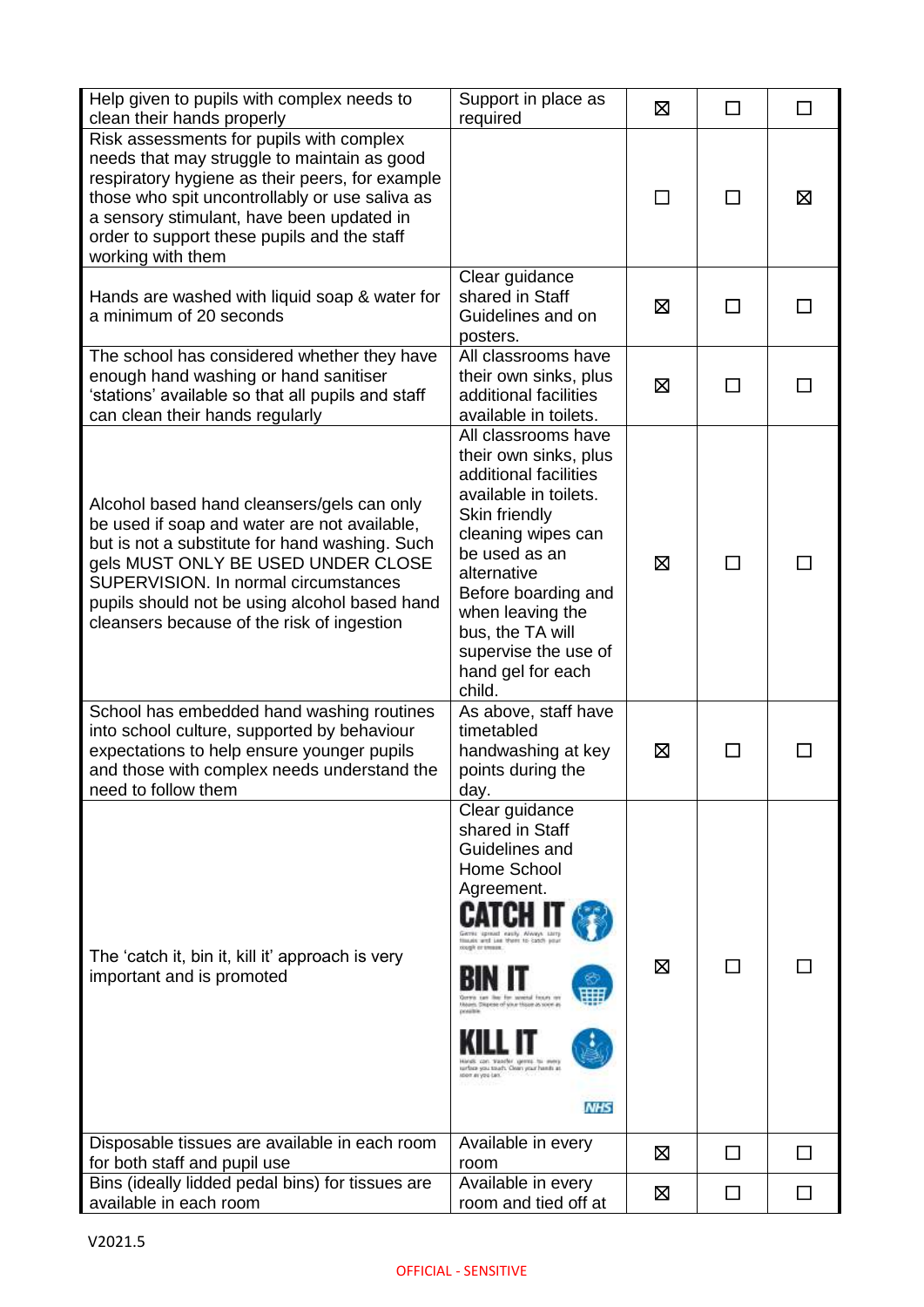|                                                                                                                                                                                                                                | lunchtime and<br>emptied daily                                                                                                                                                                                                                                                                                                                                                                                                                                        |         |              |   |
|--------------------------------------------------------------------------------------------------------------------------------------------------------------------------------------------------------------------------------|-----------------------------------------------------------------------------------------------------------------------------------------------------------------------------------------------------------------------------------------------------------------------------------------------------------------------------------------------------------------------------------------------------------------------------------------------------------------------|---------|--------------|---|
| School has embedded the 'catch it, bin it, kill it'<br>approach to ensure younger pupils and those<br>with complex needs get this right, and that all<br>pupils understand that this is now part of how<br>the school operates | Staff ensure children<br>use this approach -<br>posters in place.<br>The e-bug website<br>contains free<br>resources for<br>schools, including<br>materials to<br>encourage good<br>hand and respiratory<br>hygiene                                                                                                                                                                                                                                                   | ⊠       | ΙI           |   |
| <b>Inadequate Personal Protection &amp; PPE</b>                                                                                                                                                                                |                                                                                                                                                                                                                                                                                                                                                                                                                                                                       |         |              |   |
| Adults (staff and visitors) in Primary schools<br>DO wear face coverings in areas outside of<br>the classroom                                                                                                                  | Guidelines shared<br>with staff<br>Staff are wearing<br>face coverings in<br>offices and general<br>areas.                                                                                                                                                                                                                                                                                                                                                            | ⊠       |              |   |
| Pupils in schools do not need to wear a face<br>covering whilst in the classroom                                                                                                                                               | Letters sent to<br>parents and<br>published on<br>website                                                                                                                                                                                                                                                                                                                                                                                                             | ⊠       | $\mathsf{L}$ |   |
| In Secondary schools face coverings should<br>be worn by pupils when moving around the<br>premises, outside of classrooms, such as in<br>corridors and communal areas where social<br>distancing cannot easily be maintained   | Even though this is<br>not a requirement in<br>the guidance NYCC<br>along with union<br>colleagues consider<br>this to be best<br>practice at this time                                                                                                                                                                                                                                                                                                               | $\perp$ | ΙI           | ⊠ |
| In Secondary schools face coverings should<br>be worn by adults when moving around the<br>premises, outside of classrooms, such as in<br>corridors and communal areas where social<br>distancing cannot easily be maintained   | Some individuals are<br>exempt from<br>wearing face<br>coverings This<br>applies to those<br>who:<br>people who cannot<br>put on, wear or<br>remove a face<br>covering because of<br>a physical or mental<br>illness or<br>impairment, or<br>disability<br>where putting on,<br>wearing or removing<br>a face covering will<br>cause you severe<br>distress<br>if you are speaking<br>to or providing<br>assistance to<br>someone who relies<br>on lip reading, clear |         |              | ⊠ |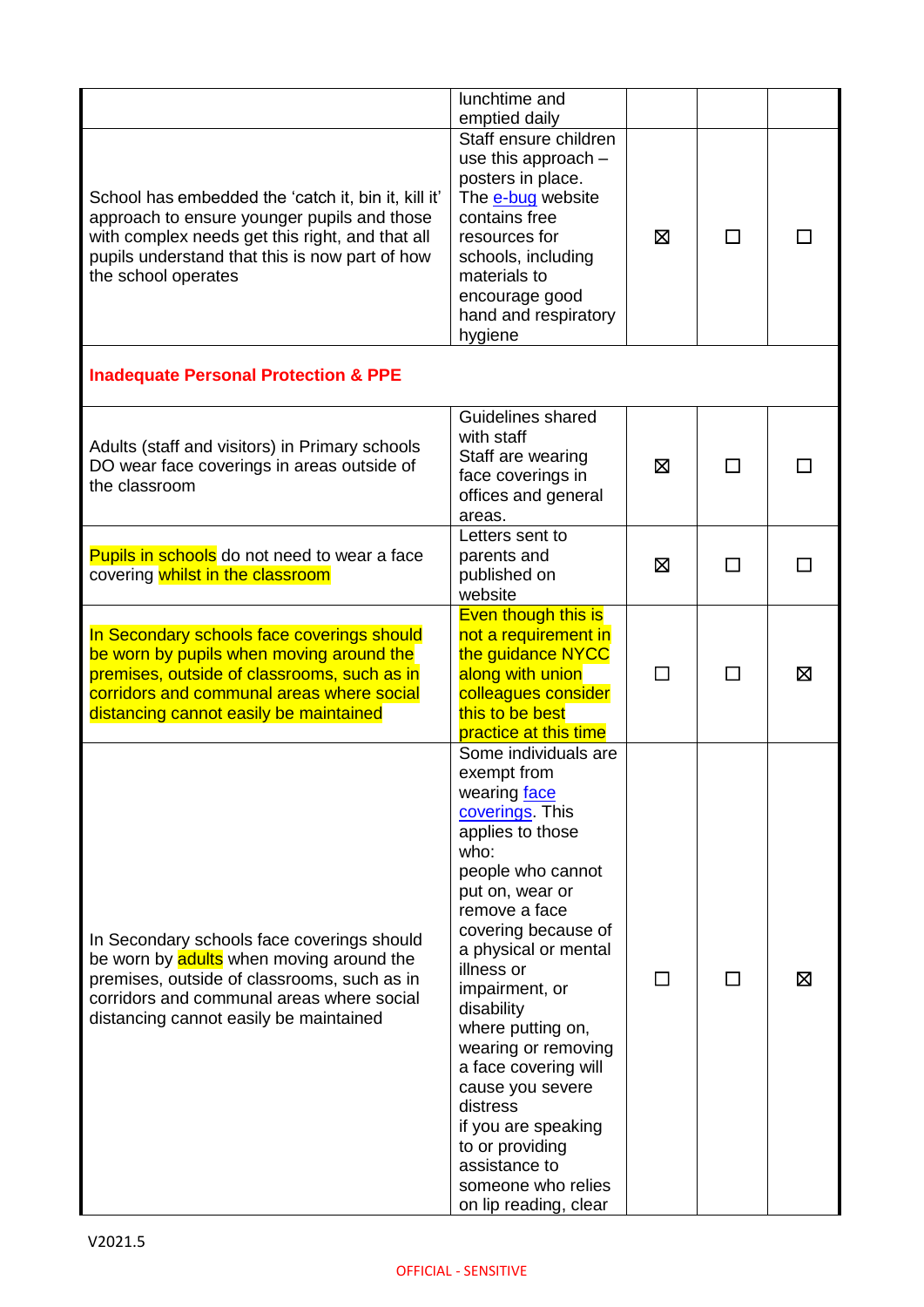|                                                                                                                                                                                      | sound or facial<br>expressions to<br>communicate<br>to avoid harm or<br>injury, or the risk of<br>harm or injury, to<br>yourself or others -<br>including if it would<br>negatively impact on<br>your ability to<br>exercise or<br>participate in a<br>strenuous activity<br>The same<br>exemptions will<br>apply in education<br>settings, and we<br>would expect<br>teachers and other<br>staff to be sensitive<br>to those needs,<br>noting that some<br>people are less able<br>to wear face<br>coverings and that<br>the reasons for this<br>may not be visible to<br>others. |        |              |   |
|--------------------------------------------------------------------------------------------------------------------------------------------------------------------------------------|------------------------------------------------------------------------------------------------------------------------------------------------------------------------------------------------------------------------------------------------------------------------------------------------------------------------------------------------------------------------------------------------------------------------------------------------------------------------------------------------------------------------------------------------------------------------------------|--------|--------------|---|
| Transparent face coverings can also be worn,<br>but only to assist communication with<br>someone who relies on lip reading, clear<br>sound or facial expression to communicate       |                                                                                                                                                                                                                                                                                                                                                                                                                                                                                                                                                                                    | $\Box$ | П            | Ø |
| Face visors or shields can be worn by those<br>exempt from wearing a face covering but they<br>are not an equivalent alternative in terms of<br>source control of virus transmission | Visors may protect<br>against droplet<br>spread in specific<br>circumstances but<br>are unlikely to be<br>effective in<br>preventing aerosol<br>transmission, and<br>therefore in a school<br>environment are<br>unlikely to offer<br>appropriate<br>protection to the<br>wearer. Visors<br>should only be used<br>by those exempt<br>from wearing a face<br>covering after<br>carrying out a risk<br>assessment for the<br>specific situation and<br>should always be<br>cleaned<br>appropriately                                                                                 | ⊠      | $\mathsf{L}$ |   |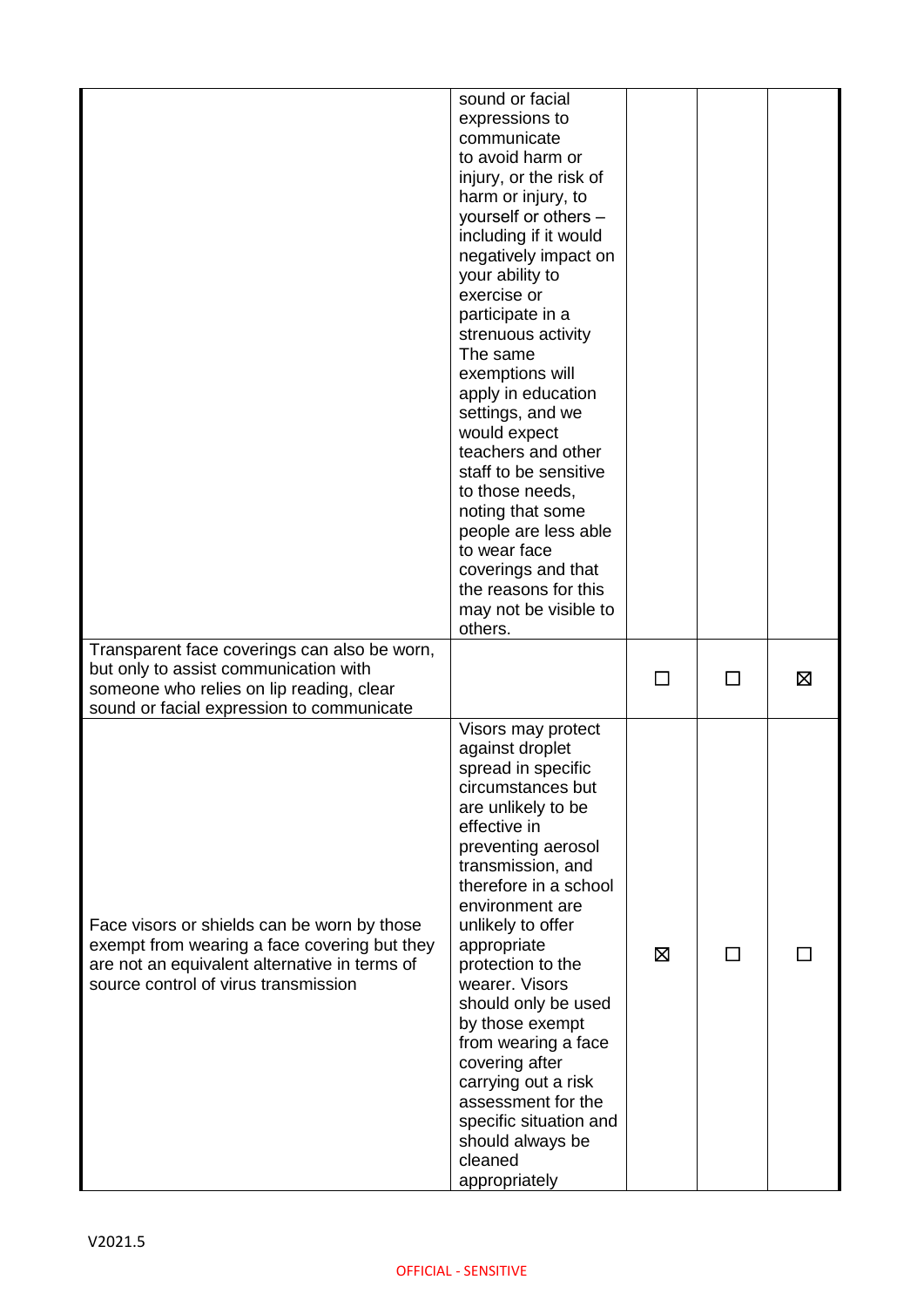| Those who rely on visual signals for<br>communication, or communicate with or<br>provide support to such individuals, are<br>currently exempt from any requirement to<br>wear face coverings in schools or in public<br>places                                                                                                                                                                                                                                                                                                       | Parents who are<br>exempt inform staff                                                                                                                                                                | ⊠ | ΙI                       |    |
|--------------------------------------------------------------------------------------------------------------------------------------------------------------------------------------------------------------------------------------------------------------------------------------------------------------------------------------------------------------------------------------------------------------------------------------------------------------------------------------------------------------------------------------|-------------------------------------------------------------------------------------------------------------------------------------------------------------------------------------------------------|---|--------------------------|----|
| Pupils are instructed to:<br>• not touch the front of their face covering<br>during use or when removing it<br>· dispose of temporary face coverings in a<br>'black bag' waste bin (not recycling bin)<br>• place reusable face coverings in a plastic<br>bag they can take home with them<br>• wash their hands again before heading to<br>their classroom                                                                                                                                                                          | Discussed during<br>assemblies.                                                                                                                                                                       | ⊠ | $\overline{\phantom{0}}$ |    |
| Clear instructions are provided to <b>staff</b> on how<br>to put on, remove, store and dispose of face<br>coverings, to avoid inadvertently increasing<br>the risks of transmission.                                                                                                                                                                                                                                                                                                                                                 | Discussed during<br>staff meetings.                                                                                                                                                                   | ⊠ | П                        | ΙI |
| Safe wearing of face coverings requires<br>cleaning of hands before and after touching -<br>including to remove or put them on $-$ and the<br>safe storage of them in individual, sealable<br>plastic bags between use                                                                                                                                                                                                                                                                                                               | Discussed during<br>staff meetings and in<br>assemblies.                                                                                                                                              | ⊠ | ΙI                       |    |
| Where a face covering becomes damp, it<br>should not be worn and the face covering<br>should be replaced carefully                                                                                                                                                                                                                                                                                                                                                                                                                   | Staff aware<br><b>Staff</b> may consider<br>bringing a spare<br>face covering to<br>wear if their face<br>covering becomes<br>damp during the day<br>We have a small<br>supply of masks<br>available. | ⊠ |                          |    |
| Where anybody is struggling to access a face<br>covering, or where they are unable to use their<br>face covering due to having forgotten it or it<br>having become soiled or unsafe, the school<br>has taken steps to have a small contingency<br>supply available to meet such needs                                                                                                                                                                                                                                                | We have a small<br>supply of masks<br>available.                                                                                                                                                      | ⊠ |                          |    |
| School has a process for when face coverings<br>are worn within the school and how they<br>should be removed                                                                                                                                                                                                                                                                                                                                                                                                                         | Staff aware and N/A<br>for pupils.<br>This procedure<br>should be<br>communicated<br>clearly to <b>adults</b>                                                                                         | ⊠ | ΙI                       |    |
| PPE will need to be worn by a member of staff<br>if a pupil becomes unwell with symptoms of<br>coronavirus while in their setting and needs<br>direct personal care until they can return<br>home. A face mask should be worn by the<br>supervising adult if a distance of 2 metres<br>cannot be maintained. If contact with the pupil<br>is necessary, then gloves, an apron and a<br>face mask should be worn by the supervising<br>adult. If there is a risk of splashing to the eyes,<br>for example from coughing, spitting, or | PPE available in the<br>main office.<br>safe working in<br>education, childcare<br>and children's social<br>care                                                                                      | ⊠ | $\mathsf{L}$             |    |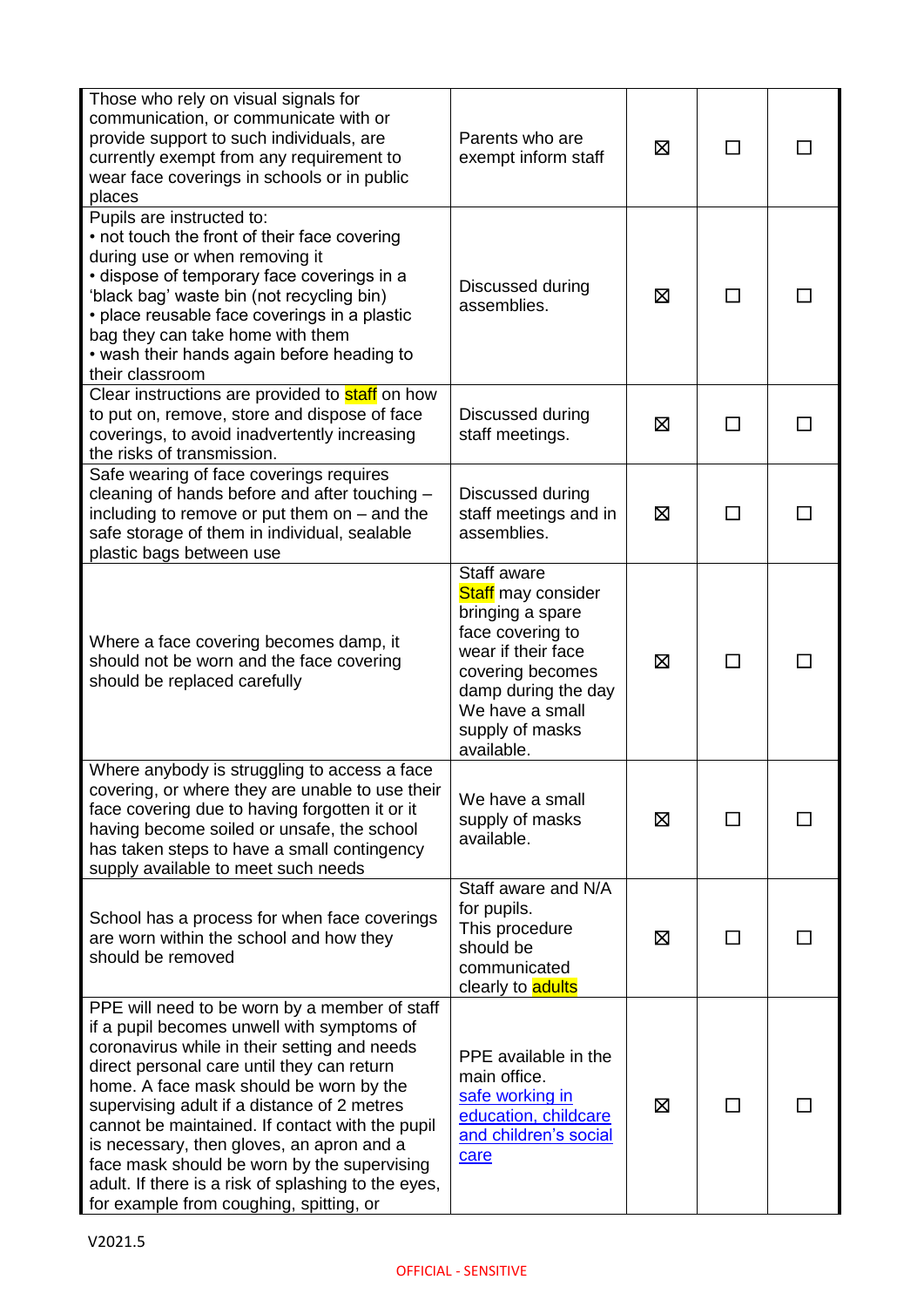| vomiting, then eye protection should also be<br>worn                                                                                                                                                                                      |                                                                                                                                                                                                                                                                                            |        |                |   |
|-------------------------------------------------------------------------------------------------------------------------------------------------------------------------------------------------------------------------------------------|--------------------------------------------------------------------------------------------------------------------------------------------------------------------------------------------------------------------------------------------------------------------------------------------|--------|----------------|---|
| PPE for coronavirus (COVID-19) is required<br>when performing aerosol generating<br>procedures (AGPs)                                                                                                                                     |                                                                                                                                                                                                                                                                                            | $\Box$ | П              | ⊠ |
| When working with children and young people<br>who cough, spit or vomit but do not have<br>coronavirus (COVID-19) symptoms, only any<br>PPE that would be routinely worn, is worn                                                         | Staff aware                                                                                                                                                                                                                                                                                | 区      |                |   |
| <b>Visitors, Contractors &amp; Spread of Coronavirus</b>                                                                                                                                                                                  |                                                                                                                                                                                                                                                                                            |        |                |   |
| All visitors and contractors must make pre-<br>arranged appointments or they will not be<br>allowed on site                                                                                                                               | All visits must be<br>pre-booked and<br>approved by the<br><b>EHT</b>                                                                                                                                                                                                                      | ⊠      |                |   |
| School ensures site guidance on physical<br>distancing and hygiene is explained to visitors<br>and contractors on or before arrival                                                                                                       | In place                                                                                                                                                                                                                                                                                   | ⊠      | П              |   |
| Where visits can happen outside of school<br>hours, they are arranged as such                                                                                                                                                             | In place                                                                                                                                                                                                                                                                                   | ⊠      | П              | □ |
| Contractors to attend by agreement only after<br>school have satisfied themselves that it is<br>necessary for the visit to take place at that<br>time and that all required controls are in place<br>to allow the work to continue safely | All visits must be<br>pre-booked and<br>approved by the<br><b>EHT</b>                                                                                                                                                                                                                      | ⊠      | $\blacksquare$ |   |
| Contractors to provide updated risk<br>assessment prior to visit which includes their<br>own controls round infection spread<br>prevention                                                                                                | All contractors<br>already expected to<br>provide RAs<br>Times of visits may<br>need to be adapted<br>to take in to account<br>the ability to<br>maintain appropriate<br>social distancing<br>measures and<br>availability of<br>resources to<br>effectively clean<br>following the visits | ⊠      |                |   |
| As normal, school engages with their local<br>immunisation providers to provide<br>immunisation programmes on site, ensuring<br>these are delivered in keeping with the<br>school's control measures                                      | In place<br>These programmes<br>are essential for<br>children's health and<br>wellbeing                                                                                                                                                                                                    | ⊠      |                |   |
| A record is kept of all visitors with sufficient<br>detail to support rapid contact tracing if<br>required by NHS Test and Trace.                                                                                                         | Already in place -<br>electronic sign in<br>system                                                                                                                                                                                                                                         | ⊠      | $\mathsf{L}$   |   |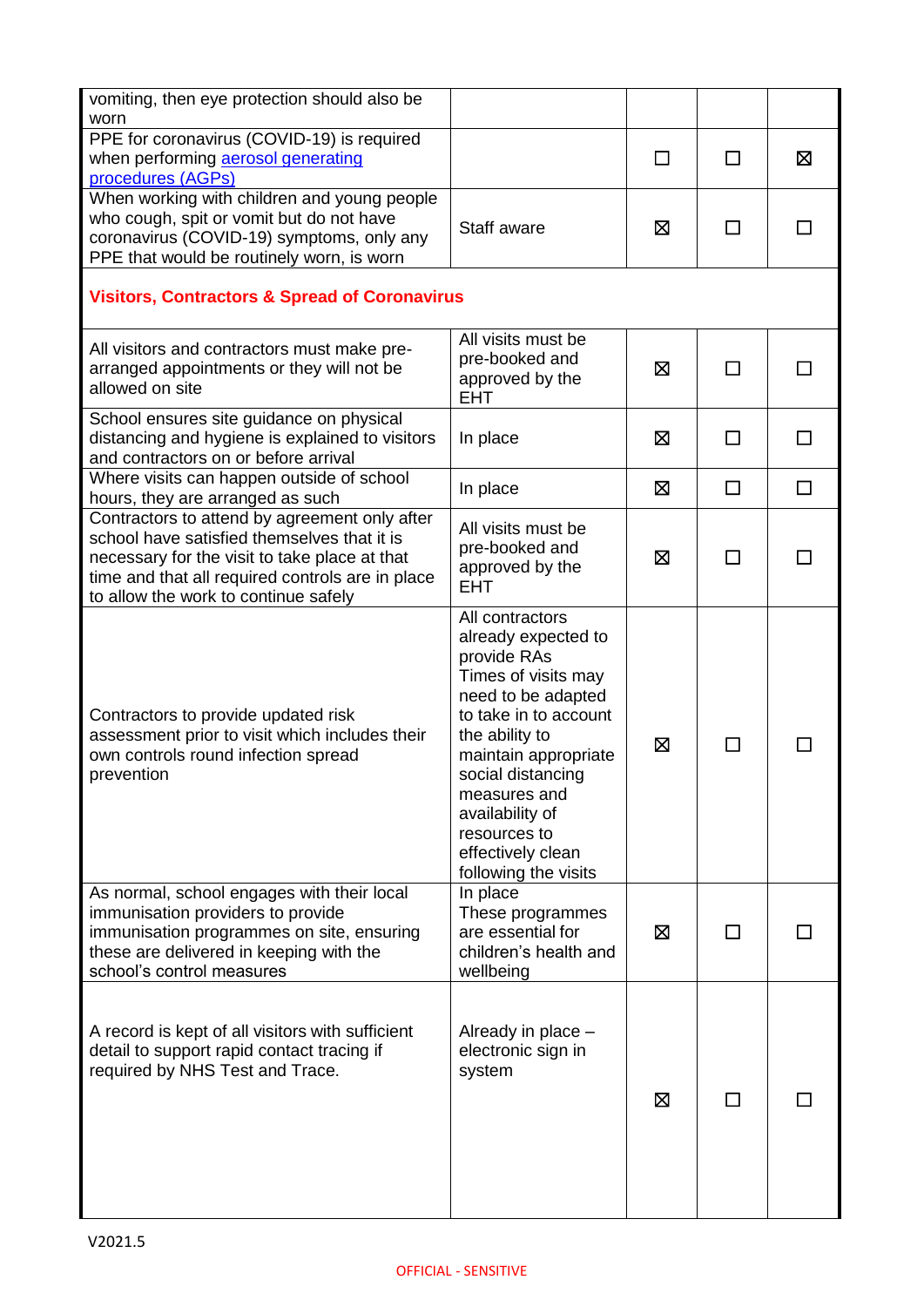| <b>Inadequate Ventilation</b>                                                                                                     |                                                                                                                                                                                                                                                                                                                                                                                                                                                                                                                                                                                                                                                                                             |              |              |   |
|-----------------------------------------------------------------------------------------------------------------------------------|---------------------------------------------------------------------------------------------------------------------------------------------------------------------------------------------------------------------------------------------------------------------------------------------------------------------------------------------------------------------------------------------------------------------------------------------------------------------------------------------------------------------------------------------------------------------------------------------------------------------------------------------------------------------------------------------|--------------|--------------|---|
| Occupied spaces must always be well<br>ventilated and a comfortable teaching<br>environment maintained                            | Windows will be kept<br>open and doors if<br>safe to do so - Clear<br>guidance shared in<br><b>Staff Guidelines.</b><br>Any fans will be left<br>on during the day.<br>This can be<br>achieved by a<br>variety of measures<br>including:<br>mechanical<br>ventilation systems<br>- these should be<br>adjusted to increase<br>the ventilation rate<br>wherever possible,<br>and checked to<br>confirm that normal<br>operation meets<br>current guidance (if<br>possible, systems<br>should be adjusted<br>to full fresh air or, if<br>not, then systems<br>should be operated<br>as normal as long as<br>they are within a<br>single room and<br>supplemented by an<br>outdoor air supply) | ⊠            |              |   |
| Ventilate spaces with outdoor air                                                                                                 | Windows will be kept<br>open and doors if<br>safe to do so - Clear<br>guidance shared in<br><b>Staff Guidelines.</b><br><b>Natural ventilation</b><br>- if necessary<br>external opening<br>doors may also be<br>used provided this<br>doesn't compromise<br>safeguarding<br>measures                                                                                                                                                                                                                                                                                                                                                                                                       | ⊠            | □            |   |
| Where possible, occupied room windows<br>should be open                                                                           | Windows will be kept<br>open if safe to do so<br>- Clear guidance<br>shared in Staff<br>Guidelines.                                                                                                                                                                                                                                                                                                                                                                                                                                                                                                                                                                                         | ⊠            | $\Box$       |   |
| Switch air handling units with recirculation to<br>100% outdoor air where this is not possible,<br>systems are operated as normal | Further advice on<br>this can be found in<br><b>Health and Safety</b><br>Executive guidance<br>on air conditioning                                                                                                                                                                                                                                                                                                                                                                                                                                                                                                                                                                          | $\mathsf{L}$ | $\mathsf{L}$ | ⊠ |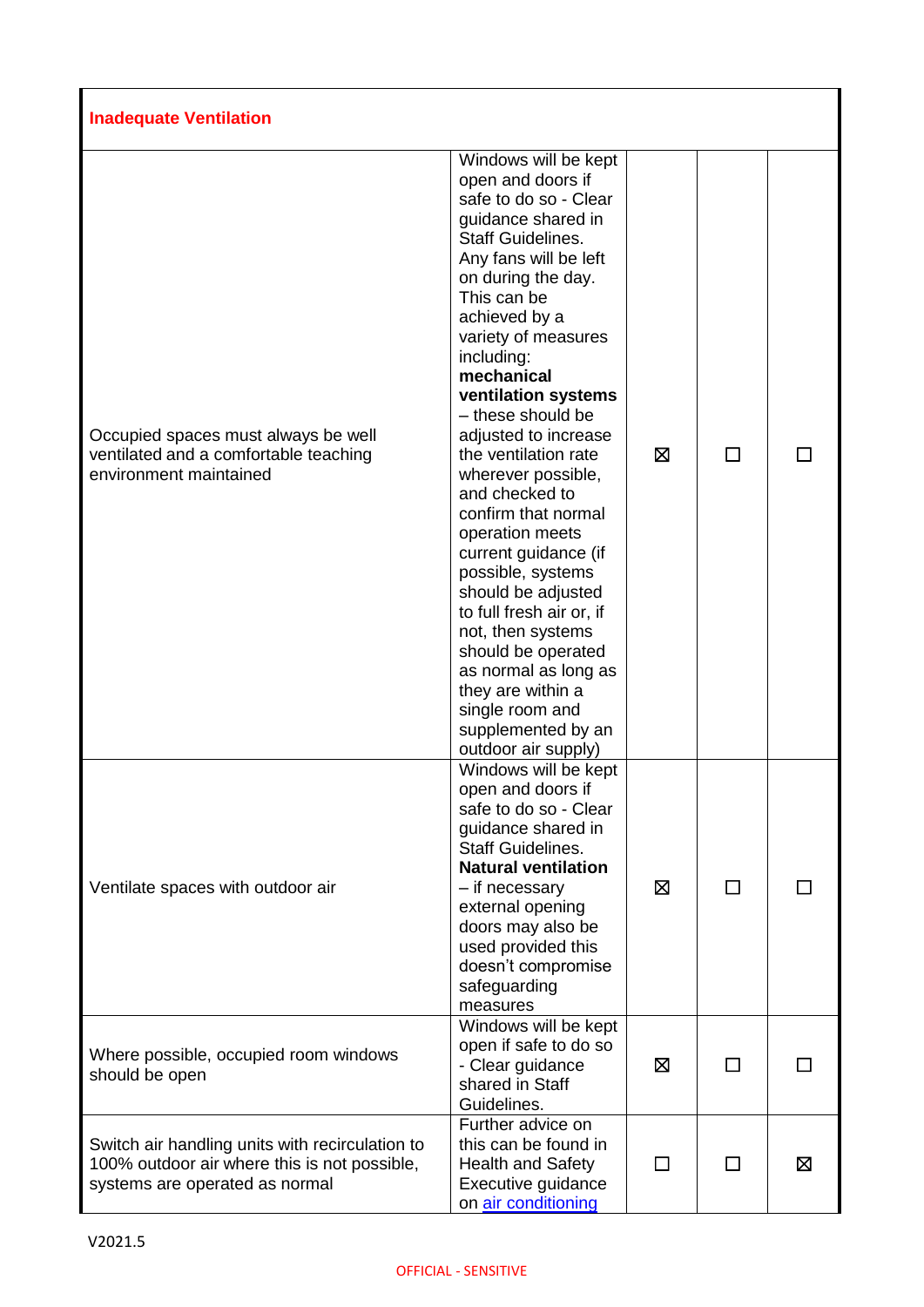|                                                                                                                                                                         | and ventilation<br>during the<br>coronavirus<br>outbreak and CIBSE<br>coronavirus (COVID-<br>19) advice.                                                                                                                                                                                                                                                  |   |        |  |
|-------------------------------------------------------------------------------------------------------------------------------------------------------------------------|-----------------------------------------------------------------------------------------------------------------------------------------------------------------------------------------------------------------------------------------------------------------------------------------------------------------------------------------------------------|---|--------|--|
| Prop doors open, where safe to do so (bearing<br>in mind fire safety and safeguarding), to limit<br>use of door handles and assist with creating a<br>throughput of air | Doors are propped<br>open where possible<br>to minimise touching<br>them.<br>Fire doors must not<br>be propped open<br>unless they have a<br>self-closing hold<br>open device fitted                                                                                                                                                                      | ⊠ | $\Box$ |  |
| In cold weather where the school heating<br>system is activated, windows are open to<br>provide trickle ventilation rather than being<br>fully open                     | Where possible<br>windows are partially<br>open if the heating is<br>on. Discussed at<br>staff briefing.<br>natural ventilation<br>- opening windows<br>(in cooler weather<br>windows should be<br>opened just enough<br>to provide constant<br>background<br>ventilation, and<br>opened more fully<br>during breaks to<br>purge the air in the<br>space) | 区 |        |  |
| Consideration given to opening high level<br>windows in preference to low level to reduce<br>draughts                                                                   | Where possible high<br>windows are used.<br>Discussed at staff<br>briefing.                                                                                                                                                                                                                                                                               | 区 |        |  |
| Consideration given to only opening every<br>other window instead of all windows when the<br>heating is activated                                                       | Where possible<br>alternate windows<br>are used, when the<br>heating is on.<br>Discussed at staff<br>briefing.                                                                                                                                                                                                                                            | ⊠ |        |  |
| The school offers flexibility to allow additional,<br>suitable indoor clothing                                                                                          | Children are asked<br>to wear their school<br>uniform but parents<br>are asked to ensure<br>children wear<br>additional base<br>layers - Letter sent.<br>For more information<br>see School uniform                                                                                                                                                       | ⊠ | П      |  |
| Furniture rearranged where possible to avoid<br>direct drafts                                                                                                           | Staff have been<br>asked to consider<br>this.                                                                                                                                                                                                                                                                                                             | 区 | П      |  |
| Heating should be used as necessary to<br>ensure comfort levels are maintained<br>particularly in occupied spaces                                                       | Already in place                                                                                                                                                                                                                                                                                                                                          | ⊠ | П      |  |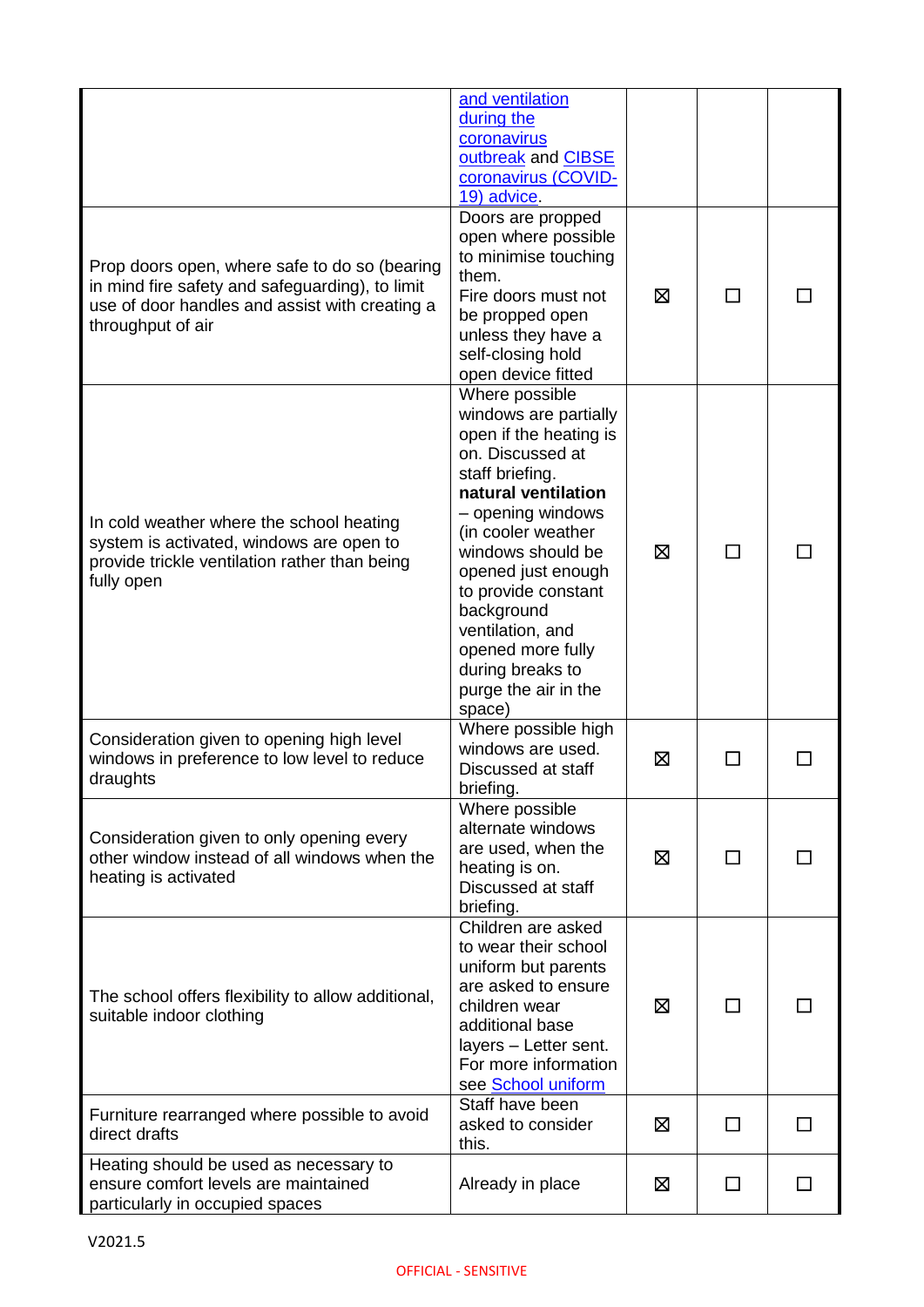| When heating is activated and windows are on<br>trickle vent, consideration is given to<br>employing desk fans to move any stagnant<br>pockets of air                          | Staff were asked to<br>consider this but<br>didn't feel that desk<br>fans were<br>necessary.<br>Desk fans are<br>pointed away from<br>people and pointed<br>at walls etc. |                                                                                                                | ΙI                |          | ΙI              | ⊠               |
|--------------------------------------------------------------------------------------------------------------------------------------------------------------------------------|---------------------------------------------------------------------------------------------------------------------------------------------------------------------------|----------------------------------------------------------------------------------------------------------------|-------------------|----------|-----------------|-----------------|
| If school needs to use additional heaters they<br>only use sealed, oil filled electric heaters                                                                                 | classrooms.<br>electrical risk                                                                                                                                            | We avoid using<br>additional heaters in<br>Electric fan heaters<br>used sparingly due<br>to increased fire and | ⊠                 |          | $\mathsf{L}$    |                 |
| Arrangements for Boarding Schools During Pandemic - N/A                                                                                                                        |                                                                                                                                                                           |                                                                                                                |                   |          |                 |                 |
| Have you consulted with the people/representatives undertaking the<br>activity as part of the preparation of this risk assessment                                              |                                                                                                                                                                           |                                                                                                                | Yes $\boxtimes$   |          |                 | No <sub>1</sub> |
| What is the level of risk for this activity/situation with existing control<br>measures                                                                                        |                                                                                                                                                                           | <b>High</b><br>⊠                                                                                               | <b>Med</b>        |          | Low             |                 |
| Is the risk adequately controlled with existing control measures                                                                                                               |                                                                                                                                                                           | Yes $\Box$<br>$\overline{\mathsf{No}}$ $\overline{\mathsf{N}}$                                                 |                   |          |                 |                 |
| Have you identified any further control measures needed to control<br>the risk and recorded them in the action plan                                                            |                                                                                                                                                                           | Yes $\boxtimes$<br>No $\square$                                                                                |                   |          |                 |                 |
|                                                                                                                                                                                |                                                                                                                                                                           |                                                                                                                |                   |          |                 |                 |
| <b>ACTION PLAN</b> (insert additional rows if required)                                                                                                                        |                                                                                                                                                                           |                                                                                                                | To be actioned by |          |                 |                 |
| Further control measures to reduce risks so far as is<br>reasonably practicable                                                                                                |                                                                                                                                                                           | <b>Name</b>                                                                                                    |                   |          | <b>Date</b>     |                 |
| Whilst our usual Fire Evacuation procedures apply,<br>staff know to stay in their bubbles and socially<br>distance between bubbles as in the Staff<br>Guidelines.              |                                                                                                                                                                           |                                                                                                                |                   | In place |                 |                 |
| Staff will administer First Aid within bubbles.                                                                                                                                |                                                                                                                                                                           |                                                                                                                |                   | In place |                 |                 |
| Use 'spots' and signage to support social                                                                                                                                      |                                                                                                                                                                           |                                                                                                                |                   | In place |                 |                 |
| distancing in outdoor areas.<br>Ensure antibac wipes are available in the                                                                                                      |                                                                                                                                                                           |                                                                                                                |                   | In place |                 |                 |
| staffroom, by the photocopier and toilets.<br>Ensure Milton sterilising fluid is available for<br>equipment that children put in their mouths,                                 |                                                                                                                                                                           |                                                                                                                |                   | In place |                 |                 |
| including water bottles and resources in Early<br>Years.                                                                                                                       |                                                                                                                                                                           |                                                                                                                |                   |          |                 |                 |
| Leadership/Admin staff to use own kettle in own                                                                                                                                |                                                                                                                                                                           |                                                                                                                |                   | In place |                 |                 |
| offices if possible.<br>State overall risk level assigned to the task AFTER implementation of<br>control and action plan measures taken as a result of this risk<br>assessment |                                                                                                                                                                           |                                                                                                                | <b>High</b><br>ப  |          | <b>Med</b><br>図 | Low             |
| Is such a risk level deemed to be as low as reasonably practical?                                                                                                              |                                                                                                                                                                           |                                                                                                                | Yes $\boxtimes$   |          |                 | No $\square$    |
| Is activity still acceptable with this level of risk?                                                                                                                          |                                                                                                                                                                           |                                                                                                                | Yes $\boxtimes$   |          |                 | No $\Box$       |